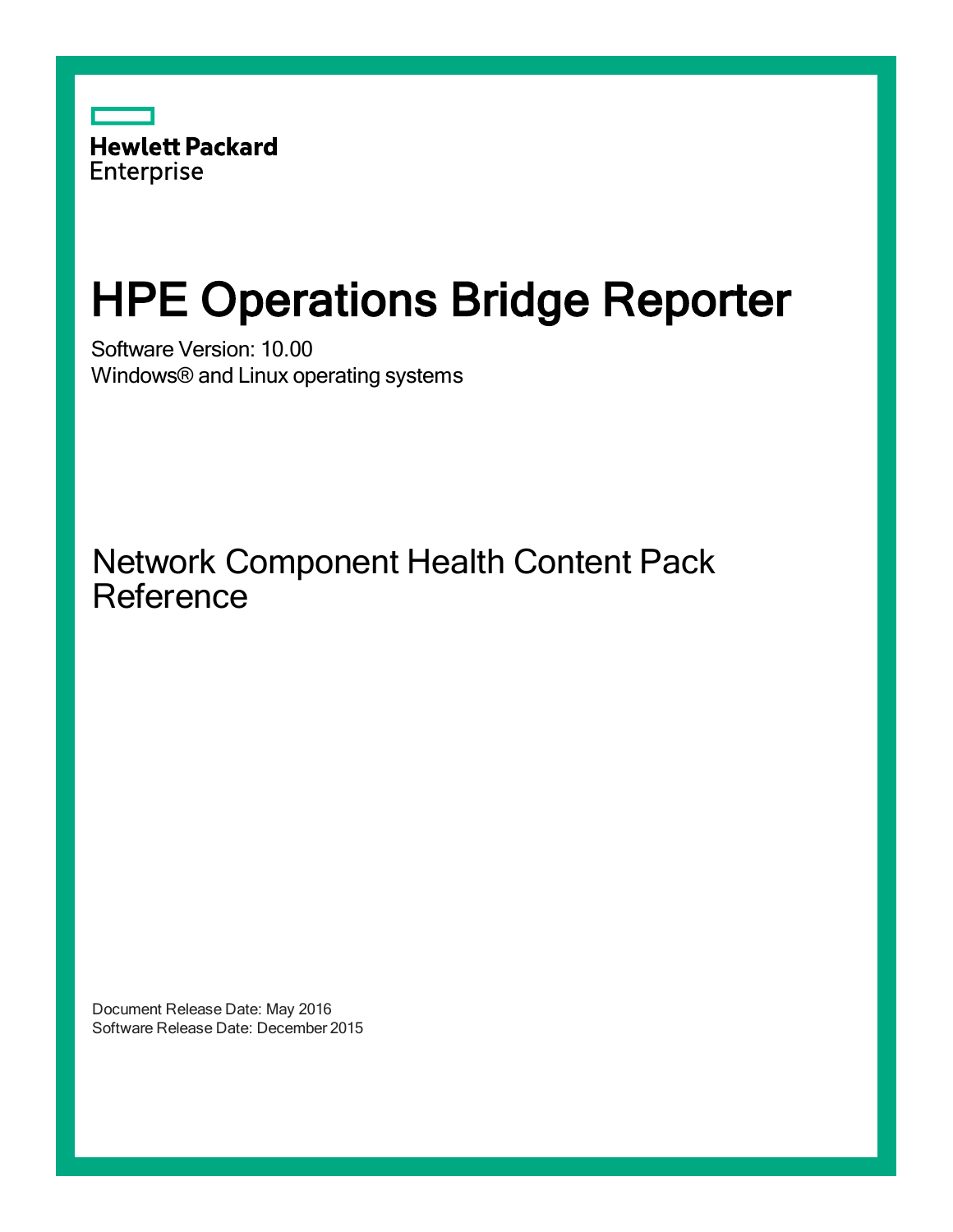### Legal Notices

#### **Warranty**

The only warranties for Hewlett-Packard Development Company, L.P. products and services are set forth in the express warranty statements accompanying such products and services. Nothing herein should be construed as constituting an additional warranty. HPE shall not be liable for technical or editorial errors or omissions contained herein.

The information contained herein is subject to change without notice.

### Restricted Rights Legend

Confidential computer software. Valid license from HPE required for possession, use or copying. Consistent with FAR 12.211 and 12.212, Commercial Computer Software, Computer Software Documentation, and Technical Data for Commercial Items are licensed to the U.S. Government under vendor's standard commercial license.

### Copyright Notice

© Copyright 2015 - 2016 Hewlett Packard Enterprise Development LP

#### Trademark Notices

Adobe® is a trademark of Adobe Systems Incorporated.

Microsoft® and Windows® are U.S. registered trademarks of Microsoft Corporation.

UNIX® is a registered trademark of The Open Group.

### Documentation Updates

The title page of this document contains the following identifying information:

- Software Version number, which indicates the software version.
- Document Release Date, which changes each time the document is updated.
- Software Release Date, which indicates the release date of this version of the software.

To check for recent updates or to verify that you are using the most recent edition of a document, go to: **https://softwaresupport.hp.com**

This site requires that you register for an HP Passport and sign in. To register for an HP Passport ID, go to: **https://hpp12.passport.hp.com/hppcf/createuser.do**

Or click the **the Register** link at the top of the HP Software Support page.

You will also receive updated or new editions if you subscribe to the appropriate product support service. Contact your HP sales representative for details.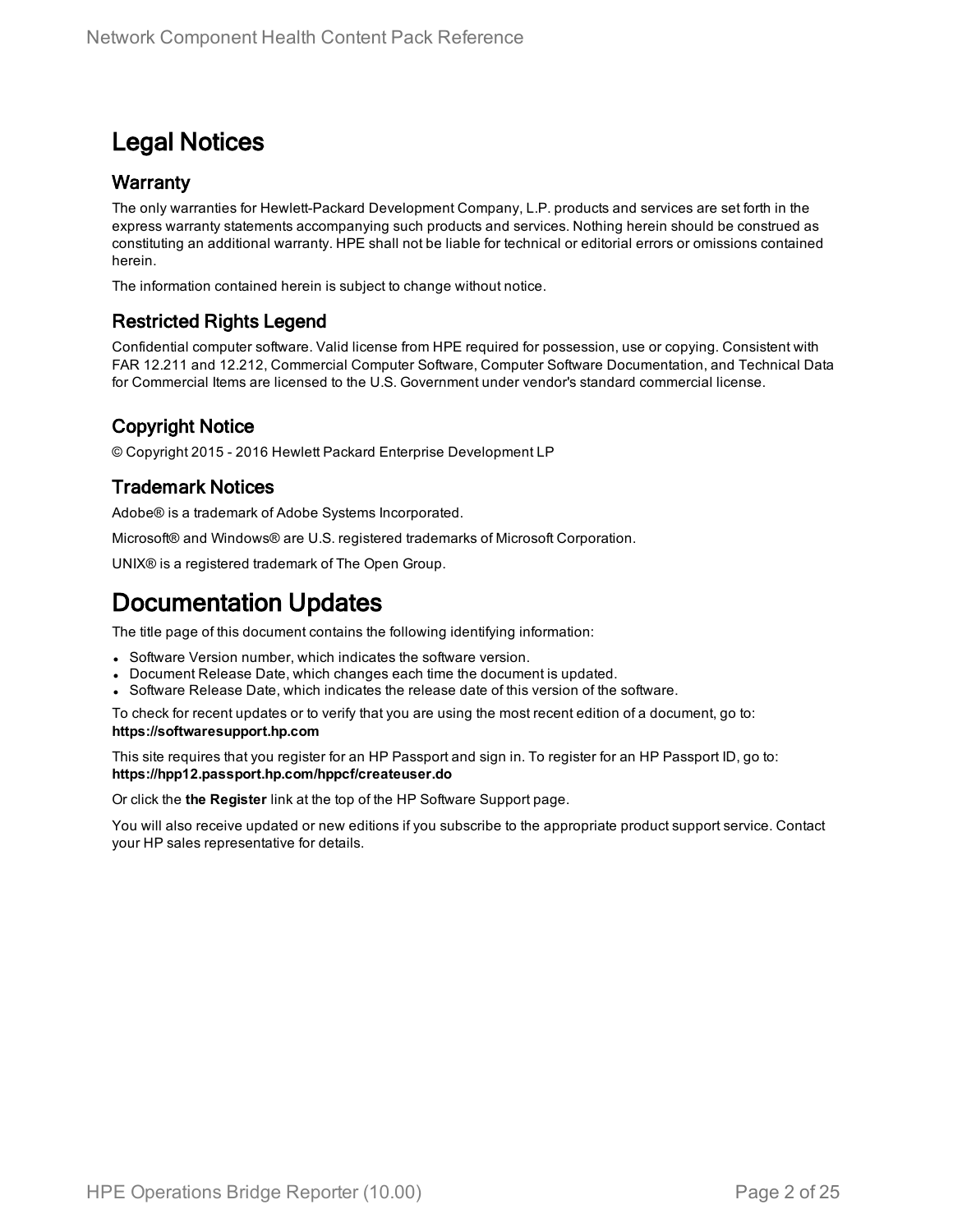### Support

Visit the HP Software Support Online web site at: **https://softwaresupport.hp.com**

This web site provides contact information and details about the products, services, and support that HP Software offers.

HP Software online support provides customer self-solve capabilities. It provides a fast and efficient way to access interactive technical support tools needed to manage your business. As a valued support customer, you can benefit by using the support web site to:

- Search for knowledge documents of interest
- Submit and track support cases and enhancement requests
- Download software patches
- Manage support contracts
- Look up HP support contacts
- Review information about available services
- Enter into discussions with other software customers
- Research and register for software training

Most of the support areas require that you register as an HP Passport user and sign in. Many also require a support contract. To register for an HP Passport ID, go to:

#### **https://hpp12.passport.hp.com/hppcf/createuser.do**

To find more information about access levels, go to:

#### **https://softwaresupport.hp.com/web/softwaresupport/access-levels**

**HP Software Solutions Now** accesses the HPSW Solution and Integration Portal Web site. This site enables you to explore HP Product Solutions to meet your business needs, includes a full list of Integrations between HP Products, as well as a listing of ITIL Processes. The URL for this Web site is **http://h20230.www2.hp.com/sc/solutions/index.jsp**

### About this PDF Version of Online Help

This document is a PDF version of the online help. This PDF file is provided so you can easily print multiple topics from the help information or read the online help in PDF format. Because this content was originally created to be viewed as online help in a web browser, some topics may not be formatted properly. Some interactive topics may not be present in this PDF version. Those topics can be successfully printed from within the online help.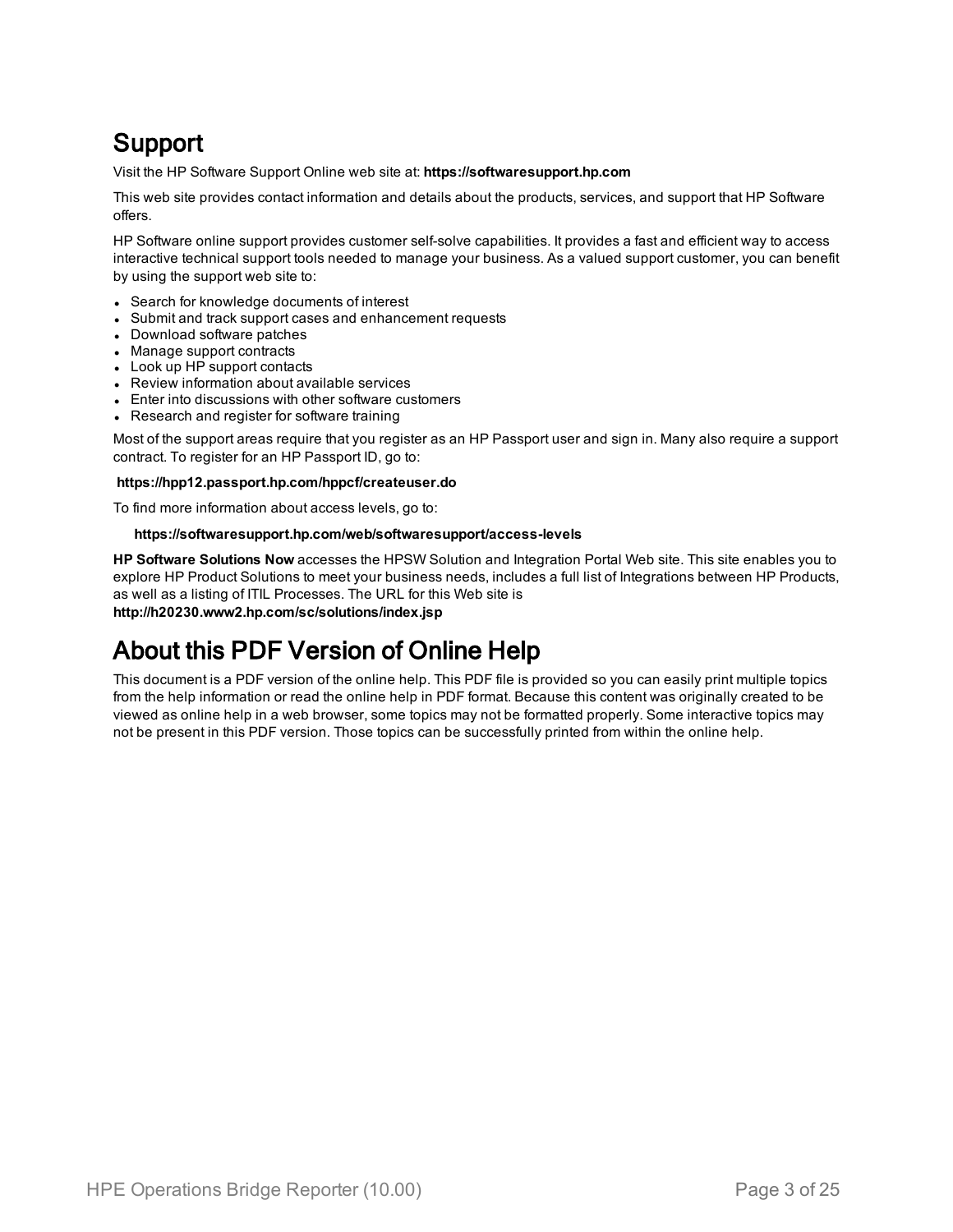## **Contents**

| 25 |
|----|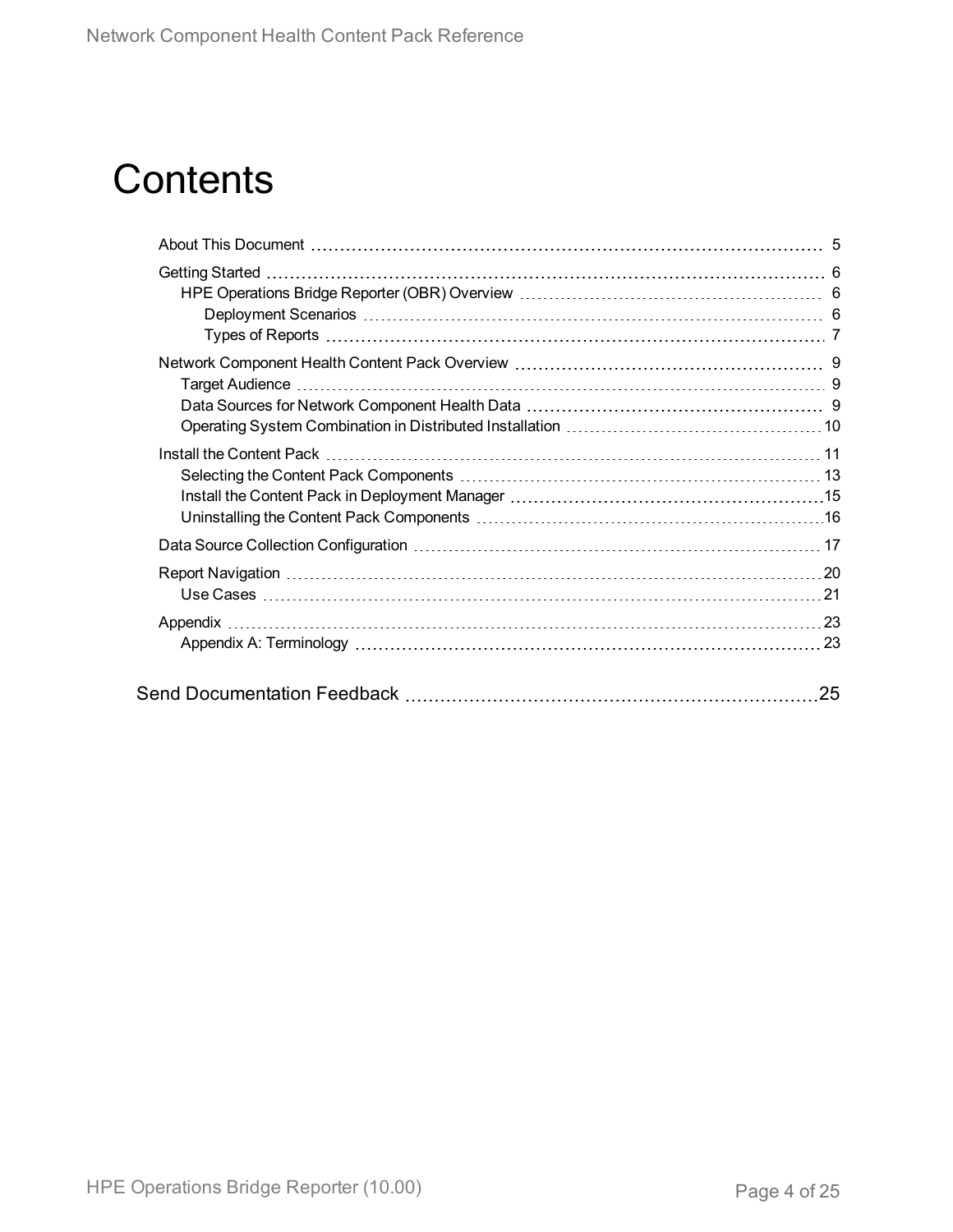## <span id="page-4-0"></span>About This Document

This document provides an overview of HPE OBR and Network Component Health Content Pack. This document provides the list of Network Component Health reports available with the Network Component Health Content Pack.

This document helps you to install and configure the data source for the Network Component Health Content Pack. It provides information on report navigation and related terminology.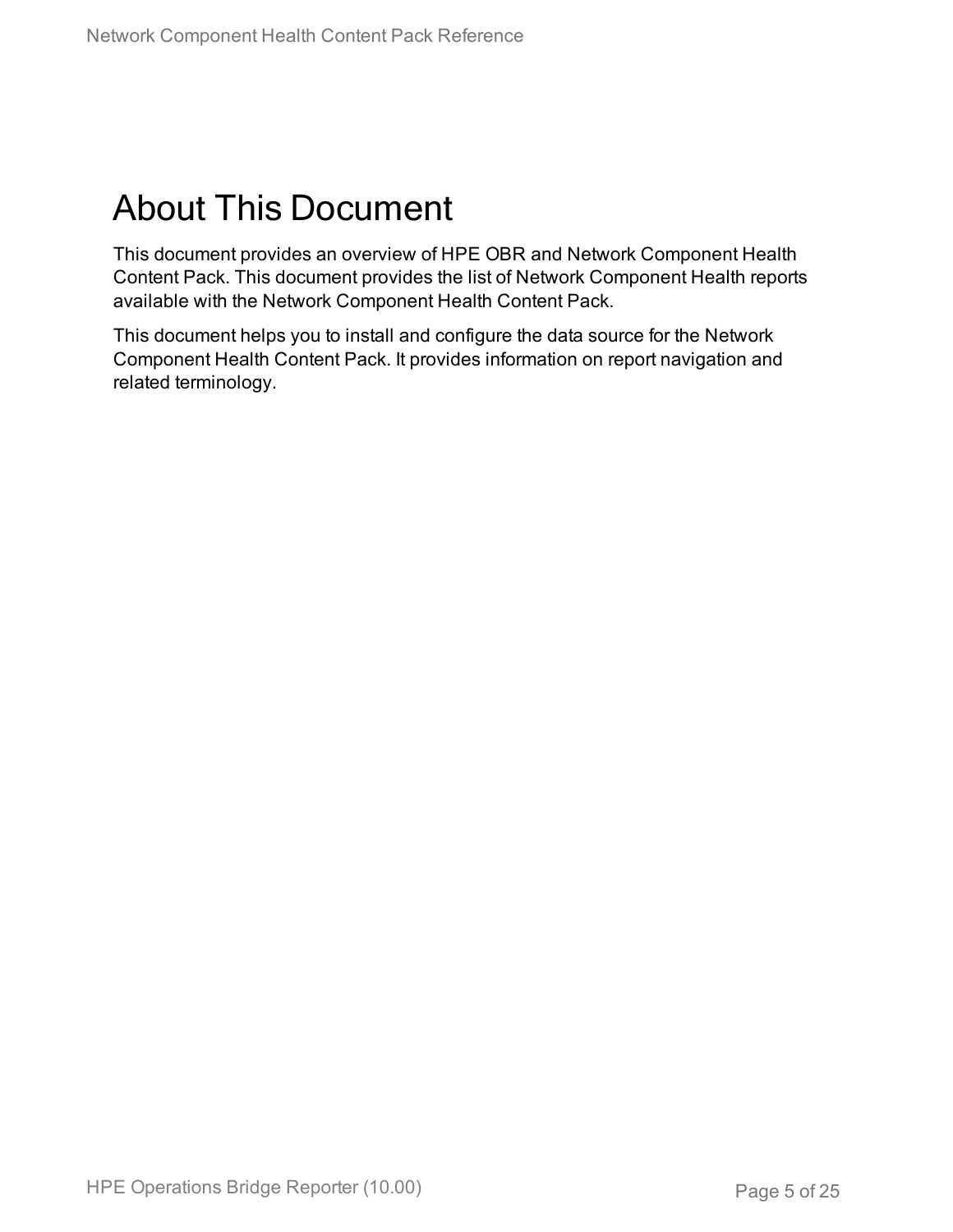## <span id="page-5-0"></span>Getting Started

<span id="page-5-1"></span>This section provides HPE OBR overview, deployment scenarios, and types of reports.

## HPE Operations Bridge Reporter (OBR) Overview

HPE OBR is a cross-domain historical infrastructure performance reporting solution. It displays top-down reports from Business Service Management (BSM) Business Service and Business Application, HP Operations Manager (HPOM) Node Group or HP OMi10 perspective to the underlying infrastructure. It also displays bottoms-up reports from the infrastructure to the impacted Business Services and Business Applications or Node Groups. It leverages the topology information to show how the underlying infrastructure health, performance and availability affects your Business Services and Business Applications or Node Groups in the long term. You can navigate from higher level cross domain reports to detailed domain level reports.

### <span id="page-5-2"></span>Deployment Scenarios

Following are the deployment scenarios supported on HPE OBR:

- **Deployment with BSM/OMi** In this deployment, Run-time Service Model (RTSM) is the source of topology information. HPE OBR discovers and synchronizes topology information from OMi. In a BSM environment with underlying HPOM servers, this synchronization technique receives discovered topology data from multiple HPOM systems and updates the Configuration Items (CIs) and CI relationships in the RTSM as soon as changes are discovered. However, you can also use the HPOM D-MoM dynamic topology synchronization technique to discover and synchronize the topology information in RTSM. In an environment with OMi 10.00, HPE OBR uses RTSM to obtain topology information and metrics from HP Operations Agent or HP SiteScope systems that are configured with OMi.
- <sup>l</sup> **Deployment with HP Operations Manager** In this deployment, the topology information is a group of managed nodes defined in HPOM that are logically combined for operational monitoring. These logical node groups are created by HPOM users to classify the nodes as specific organizations or entities within their enterprise. For example, a group called Exchange Servers can be created in HPOM to organize the specific Exchange Servers and Active Directory nodes for reporting or monitoring purposes. HPE OBR uses the node groups from HPOM for its topology computation.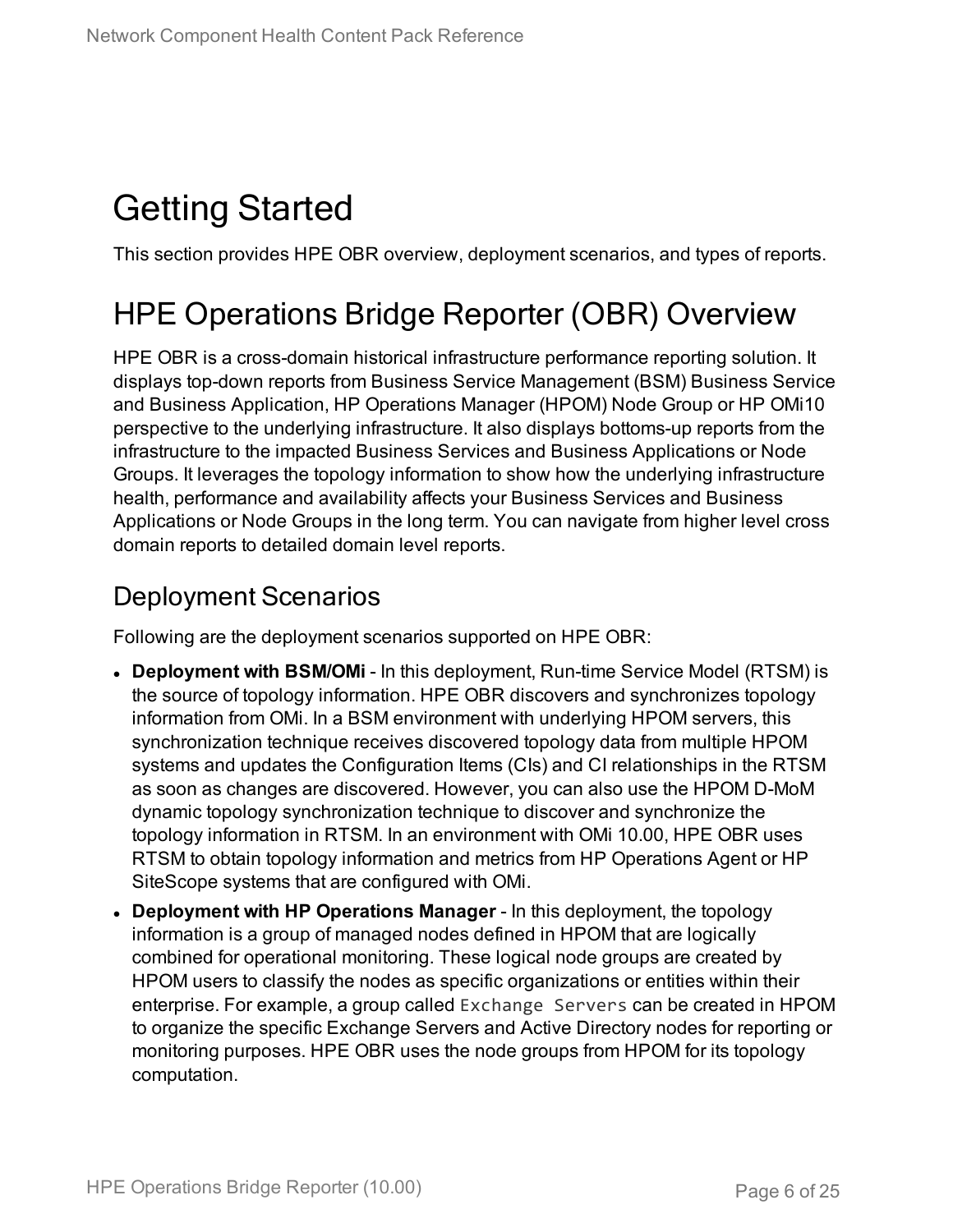- **.** Deployment with VMware vCenter VMware vCenter is a distributed server-client software solution that provides a central and a flexible platform for managing the virtual infrastructure in business-critical enterprise systems. VMware vCenter centrally monitors performance and events, and provides an enhanced level of visibility of the virtual environment, thus helping IT administrators to control the environment with ease.
- **Other deployments** Apart from the basic deployment scenarios, you can collect data from the following sources independently:
	- Deployment with NNMi
	- Deployment with a generic database
	- Deployment with other applications using CSV

### <span id="page-6-0"></span>Types of Reports

The reports available in HPE Operations Bridge Reporter (OBR) are divided into two broad categories:

- Business Service Management
- Infrastructure Management

The following image shows the supported list of reports folders under both these categories: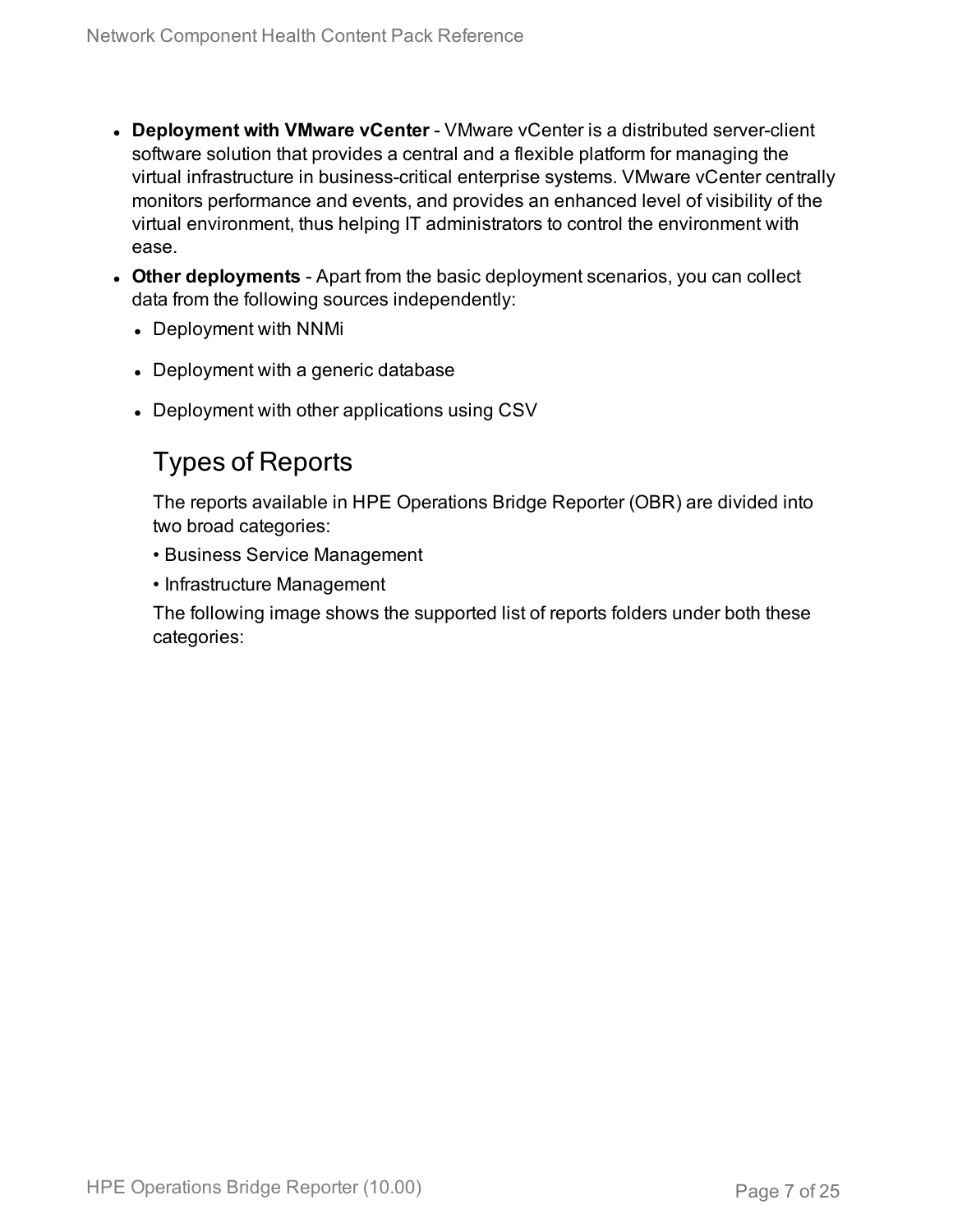

To view a map of all the reports available in the Network Component Health Content Pack, see Report [Navigation.](#page-19-0)

For more information on HPE Operations Bridge Reporter concepts, see *HPE Operations Bridge Reporter Concepts Guide* and *HPE Operations Bridge Reporter Content Development Guide*.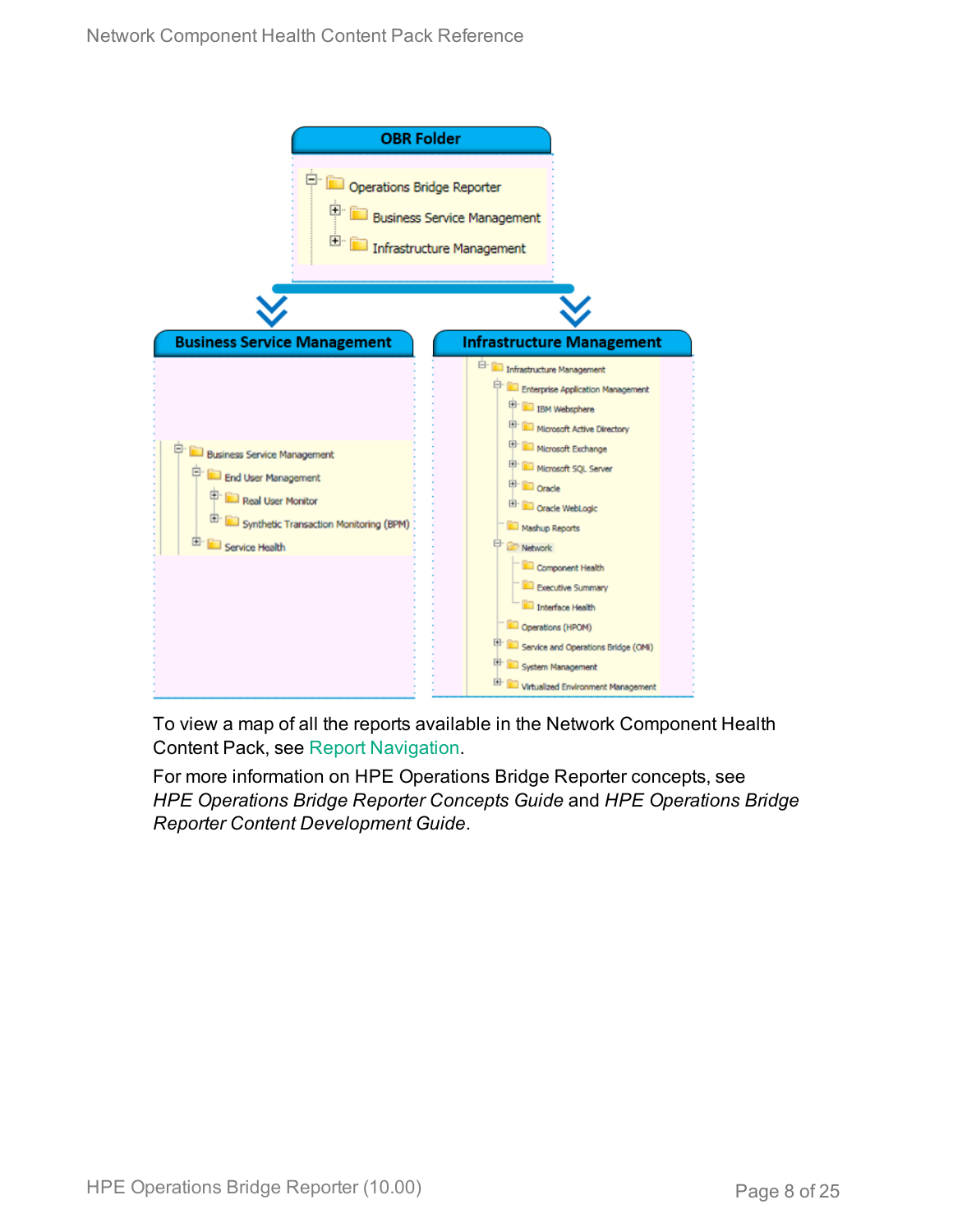## <span id="page-8-0"></span>Network Component Health Content Pack **Overview**

The Component Health reports provide performance data for the network nodes and components such as CPU, Memory, Buffer, SNMP response time as chart and/or table. These reports help you to monitor the CPU utilization, memory utilization, and also to identify the top and bottom nodes that are available and reachable. You can drill down the report from year to 5 minute data.

## <span id="page-8-1"></span>Target Audience

The target audience for the Network Component Health reports is Network Administrators who are responsible for the maintenance of the network infrastructure of their organization.They can use the Network reports to survey the inventory of the network nodes and the allocated hardware resources to support the Business Services, Business Applications, or the Node Groups that are deployed on these nodes. By analyzing the performance, availability, and health information displayed in the reports, Network Administrators can help ensure continuous improvement of these business services and business applications.

## <span id="page-8-2"></span>Data Sources for Network Component Health Data

OBR collects network data directly from NNMi and NNM iSPI Performance for Metrics. The **ComponentHealth\_Reports Content Pack** identifies the list of metrics that OBR must collect from each of these data sources. This data is stored in the database as individual records. HPE OBR then performs aggregation routines on these records and converts the data to daily data. This aggregated data is displayed in the reports.

Network Performance Server (NPS) extends NNMi's functionality by providing a platform for performance data storage, analysis and reporting. NPS provides the infrastructure that is used in conjunction with NNMi to monitor the operational performance of the network infrastructure. With the performance data collected by different NNMi Software Smart Plug-ins (iSPIs) such as NNM iSPI Performance for Metrics, the NPS builds data tables, runs queries in response to user selections, and displays query results in webbased reports that help you diagnose and troubleshoot problems in your network environment. The NPS enables you to effectively store, access, and track performance data.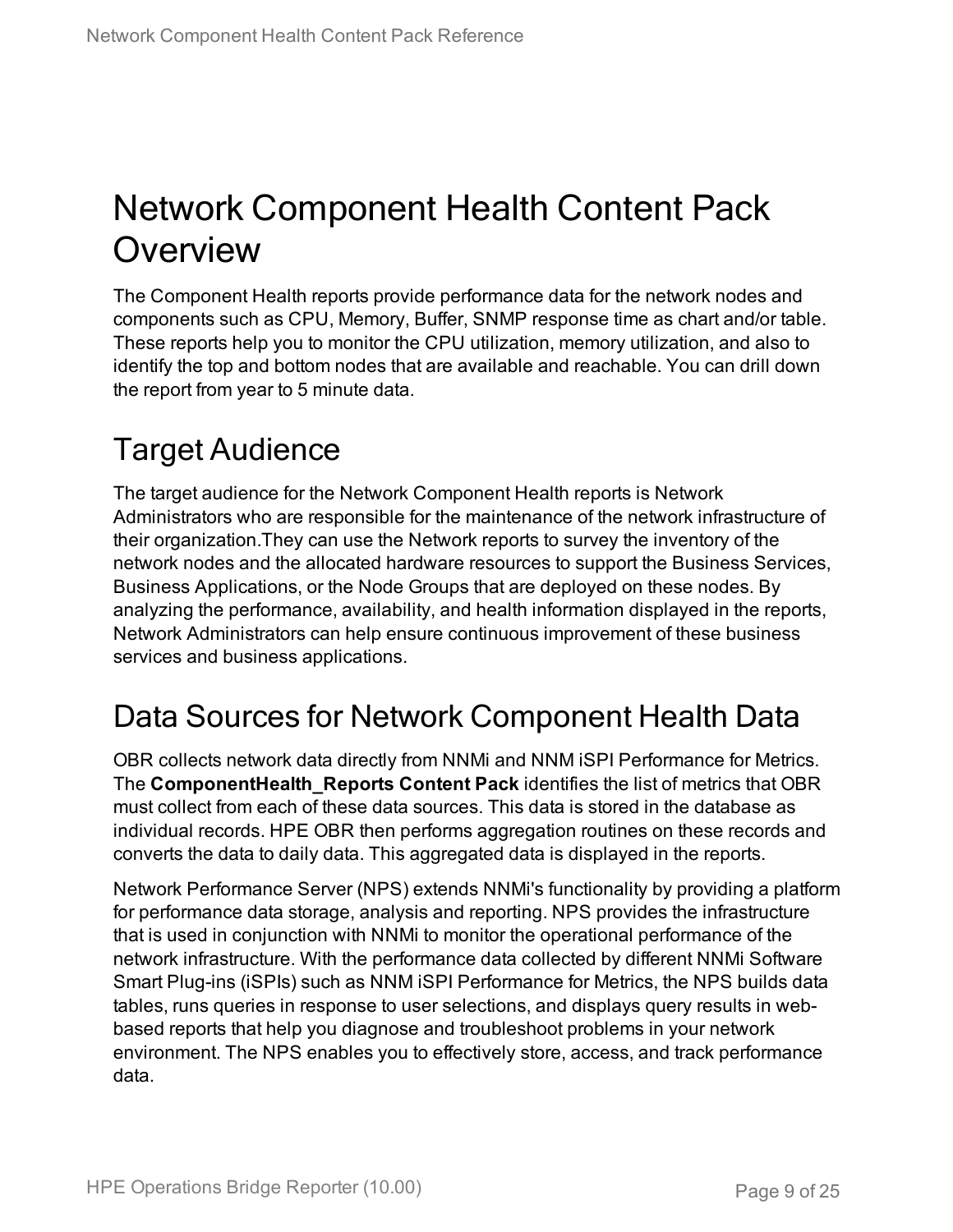**Note:** OBR does not perform any additional downtime enrichment on this data when displaying it in the reports.

## <span id="page-9-0"></span>Operating System Combination in Distributed Installation

The table below illustrates the combination of operating systems that are supported between NNMi and NPS in a distributed installation environment.

**Note:** Ensure that you use the same version levels for both NNMi and NPS.

|             |                | <b>NPS</b>     |                      |  |  |
|-------------|----------------|----------------|----------------------|--|--|
|             |                | <b>Windows</b> | Linux                |  |  |
| <b>NNMi</b> | <b>Windows</b> | Supported      | <b>Not Supported</b> |  |  |
|             | Linux          | Supported      | Supported            |  |  |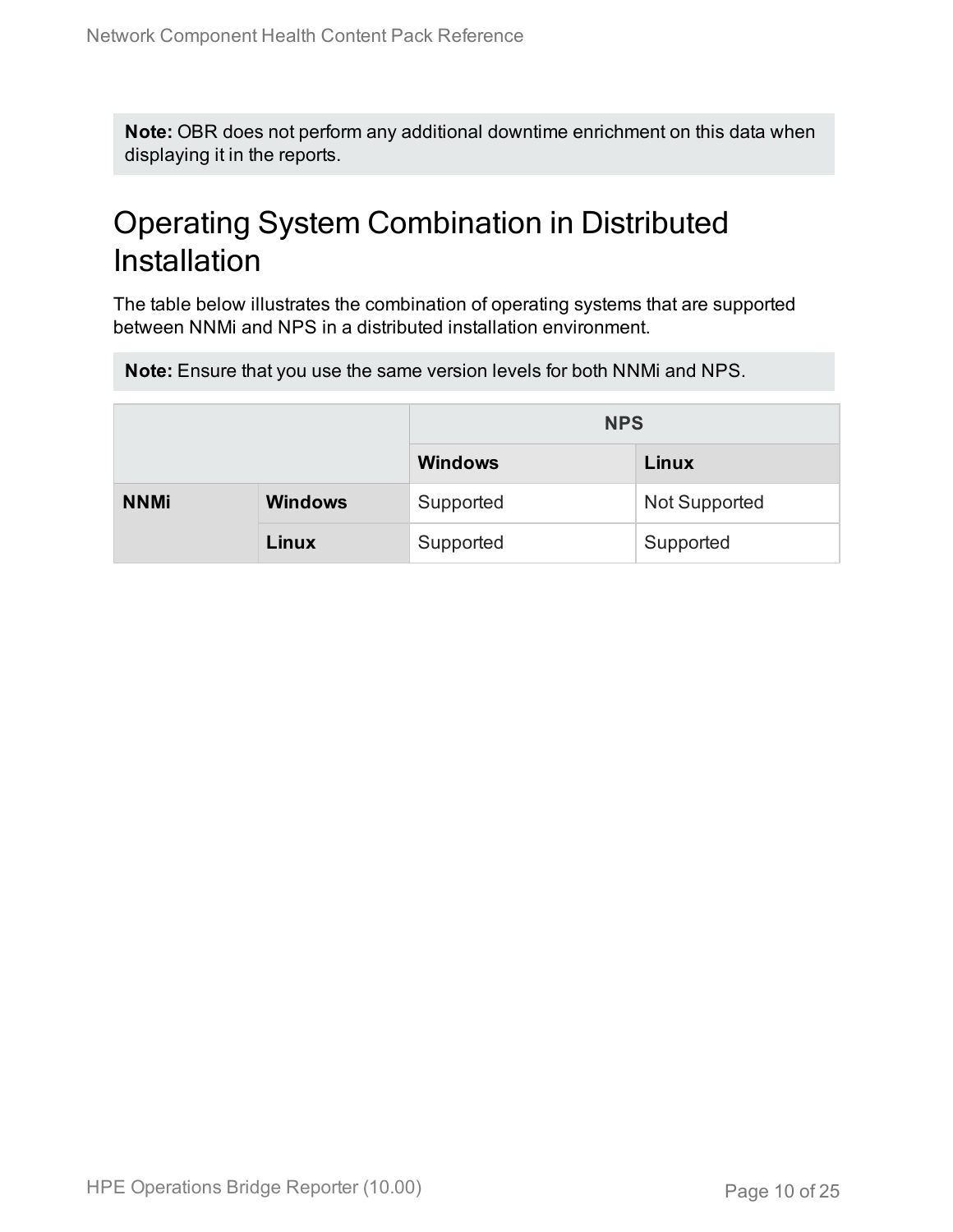## <span id="page-10-0"></span>Install the Content Pack

This section provides information on the components of Content Pack, select and install the Content Pack.

The Network Component Health and Network Interface Health Content Pack collects network performance data directly from NNMi. The data collection gives you detailed real time view of component or interface health in your network. You can view detailed health or utilization reports. You have to revisit the hardware requirements, if you choose to install these Content Packs. For more information, see HPE Operations Bridge Reporter *Performance, Sizing, and Tuning guide*.

Based on your requirement, HPE OBR recommends you to install either the Network Performance Content Pack or Network Component Health/Network Interface Health Content Packs. Installing both Network Performance Content Pack and Network Component Health/Network Interface Health Content Packs may lead to performance issues due to redundant data.

Before you begin to install the Content Packs, check the availability and integrity of the data sources:

### **Check data source related to RTSM**

To check the availability and integrity of data source related to RTSM, follow these steps:

- 1. Log on to the HPE OBR system.
- 2. Before you check the data source readiness, ensure the following:
	- a. The **dscheck** folder is available in PMDB\_HOME.
	- b. The dscheckRTSM.sh script is available in %PMDB\_HOME%\dscheck\bin (**On Windows**) and \$PMDB\_HOME/dscheck/bin (**On Linux**).
	- c. Property file is created with the following entries:

## RTSM DB connection properties

rtsm.hostname=<*hostname*>

rtsm.username=<*username*>

rtsm.password=<*password*>

rtsm.port=<*port*>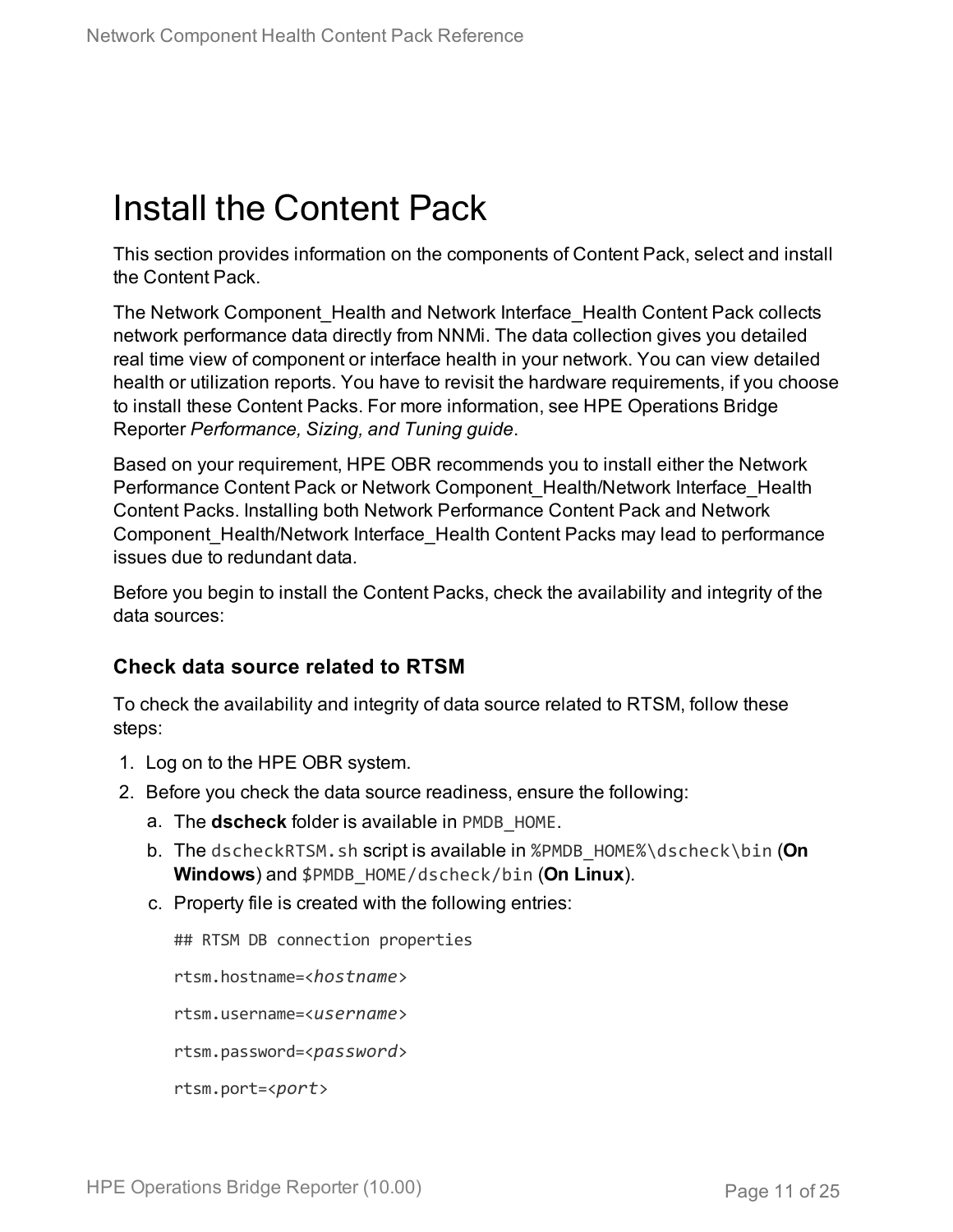- 3. To check the data source readiness, run the following command in the command prompt:
	- a. cd {PMDB\_HOME}/dscheck/bin
	- b. Check the data source readiness using:
		- i. **Property file**:

```
dscheckRTSM.sh -propFile <File_Path>/<property_file>
where, \langleFile Path> is the path where property file is created.
<property_file> is the name of the RTSM property file. For example,
rtsm.prp.
```
- ii. **Database**:
	- ./dscheckRTSM.sh

You can open the .html file created in **dscheck** folder to check the availability and integrity of the RTSM data source.

| <b>Status Summary</b>            |                                   |                              |                                             |                       |                                           |                                                 |                                            |
|----------------------------------|-----------------------------------|------------------------------|---------------------------------------------|-----------------------|-------------------------------------------|-------------------------------------------------|--------------------------------------------|
| <b>BSM/OMF</b><br><b>Version</b> | <b>Host Name</b>                  |                              | Connection<br><b>Status</b>                 | View<br><b>Status</b> | <b>Mandatory CI Type</b><br><b>Status</b> | <b>Mandatory CI</b><br><b>Attributes Status</b> | <b>Number of</b><br><b>Duplicate Nodes</b> |
| Unknown                          | IWFVM02277.hpswlabs.adapps.hp.com |                              | Ø                                           | ☺                     | O                                         | O                                               | $\circ$                                    |
|                                  |                                   |                              |                                             |                       |                                           |                                                 |                                            |
|                                  |                                   |                              |                                             |                       |                                           |                                                 |                                            |
| <b>Select Views:</b>             |                                   |                              |                                             |                       |                                           |                                                 |                                            |
| Not available in RTSM            |                                   | Missing Mandatory CI Types   |                                             |                       | Missing Mandatory CI Attributes           |                                                 |                                            |
|                                  |                                   |                              |                                             |                       |                                           |                                                 |                                            |
| <b>View Summary</b>              |                                   |                              |                                             |                       |                                           |                                                 |                                            |
|                                  |                                   |                              |                                             |                       |                                           |                                                 |                                            |
| <b>View Name</b>                 |                                   | <b>Available in</b><br>RTSM? | <b>Mandatory CI</b><br><b>Types Missing</b> |                       | <b>Mandatory CI</b><br><b>Attributes</b>  |                                                 |                                            |
|                                  |                                   |                              |                                             |                       | <b>Missing</b>                            |                                                 |                                            |
| SM_PA                            |                                   | Yes                          |                                             |                       | $\Delta$                                  |                                                 |                                            |
| SM SiS BusinessView              |                                   | Yes                          |                                             |                       |                                           |                                                 |                                            |
| Exchange Site View               |                                   | Yes                          |                                             |                       |                                           |                                                 |                                            |
| J2EE Deployment                  |                                   | Yes:                         |                                             |                       |                                           |                                                 |                                            |
| SM HyperV BusinessView           |                                   | Yes                          |                                             |                       | R                                         |                                                 |                                            |
| SM SiS Server                    |                                   | Yes:                         |                                             |                       |                                           |                                                 |                                            |
| SM Sol Zones                     |                                   | Yes:                         |                                             |                       |                                           |                                                 |                                            |
| <b>ORA</b> Deployment            |                                   | Yes:                         |                                             |                       |                                           |                                                 |                                            |
| <b>MSSQL BusinessView</b>        |                                   | Yes:                         |                                             |                       |                                           |                                                 |                                            |
| ORA BusinessView                 |                                   | Yes                          |                                             |                       | n                                         |                                                 |                                            |
| SM_Sol_Zones_BusinessView        |                                   | <b>Yes</b>                   |                                             |                       | 12 <sub>1</sub>                           |                                                 |                                            |
| <b>SHR Network</b>               |                                   | Yes                          |                                             |                       |                                           |                                                 |                                            |
| <b>SM LPAR</b>                   |                                   | Yes                          |                                             |                       |                                           |                                                 |                                            |
| SM SiS                           |                                   | <b>Yes</b>                   |                                             |                       |                                           |                                                 |                                            |

The file displays the following information:

- i. Server status
- ii. Configuration details
- iii. Views available in RTSM
- iv. Mandatory CI types missing in the view
- v. Mandatory CI attributes missing with the CI type

### **Check data source related to PA**

To check the availability and integrity of data source related to PA, follow these steps:

- 1. Log on to the HPE OBR system.
- 2. Before you check the data source readiness, ensure the following:
	- a. The **dscheck** folder is available in PMDB\_HOME.
	- b. The dscheckPA.sh script is available in %PMDB\_HOME%\dscheck\bin (**On**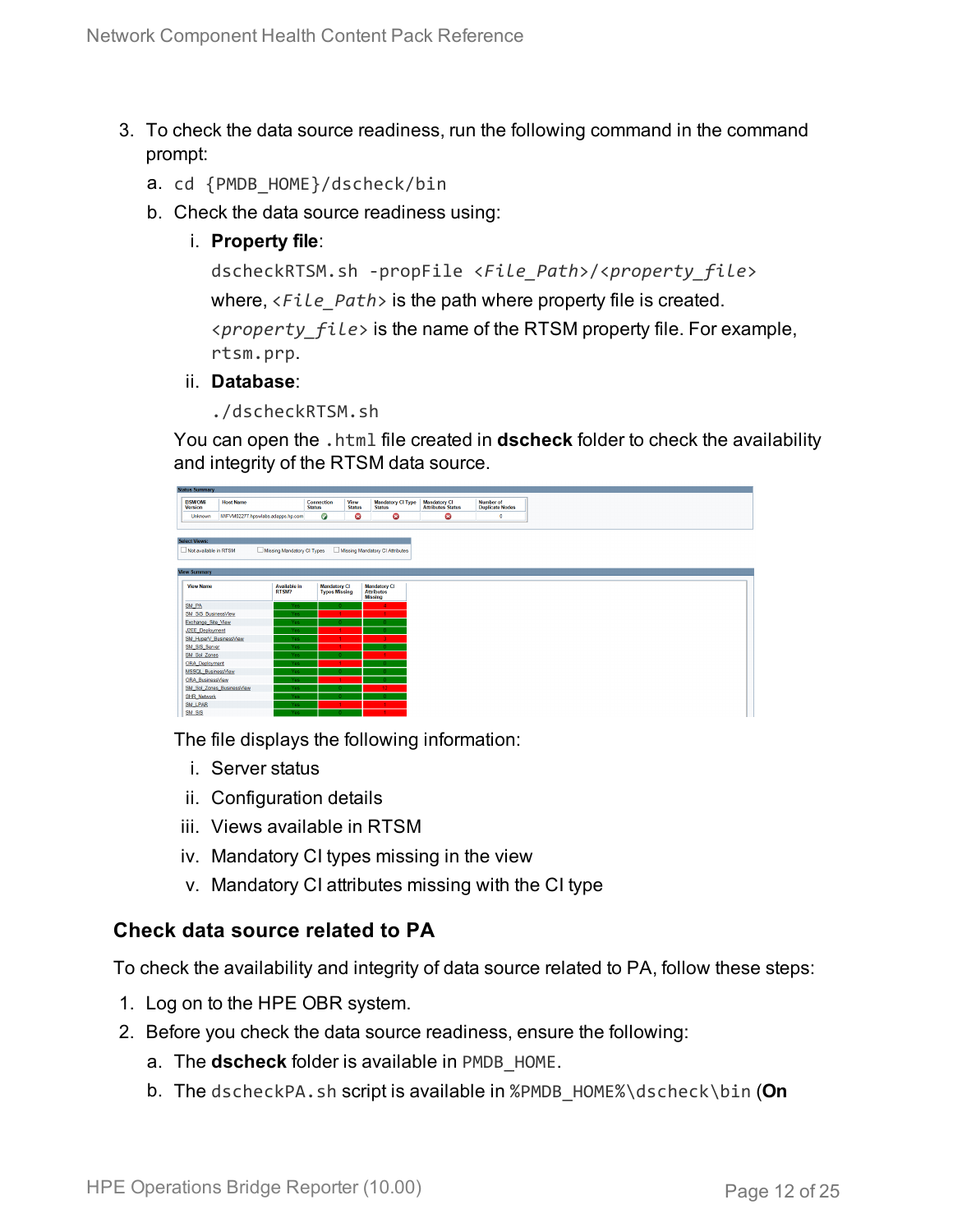**Windows**) and \$PMDB\_HOME/dscheck/bin (**On Linux**).

- c. Property file with the entries of PA nodes is created.
- 3. To check the data source readiness, run the following command in the command prompt:
	- a. cd {PMDB\_HOME}/dscheck/bin
	- b. Check the data source readiness using:
		- i. **Property file**:

```
dscheckPA.sh -propFile <File_Path>/<property_file>
where, <File_Path> is the path where property files is created.
<property_file> is the name of the PA property file. For example,
pa.prp.
```
- ii. **Database**:
	- ./dscheckPA.sh

You can open the .html file created in **dscheck** folder to check the availability and integrity of the PA data source.

|                                           | <b>Node Status Summary</b> |                                                                                  |             |                        |             |                      |                      |                                   |        |                 |  |  |
|-------------------------------------------|----------------------------|----------------------------------------------------------------------------------|-------------|------------------------|-------------|----------------------|----------------------|-----------------------------------|--------|-----------------|--|--|
|                                           | <b>Total</b>               | <b>Policy Missing</b><br><b>Not Reachable</b><br>Data not logged for last 2 days |             | <b>DSi/CODA Status</b> |             |                      |                      |                                   |        |                 |  |  |
|                                           | Щ                          | 0                                                                                |             |                        |             |                      |                      |                                   |        | 1               |  |  |
|                                           |                            |                                                                                  |             |                        |             |                      |                      |                                   |        |                 |  |  |
|                                           |                            |                                                                                  |             |                        |             |                      |                      |                                   |        |                 |  |  |
|                                           | <b>Select any</b>          |                                                                                  |             |                        |             |                      |                      |                                   |        |                 |  |  |
| Domains: -- Select All -- V<br>Node Name: |                            |                                                                                  |             |                        |             |                      |                      |                                   |        |                 |  |  |
|                                           |                            |                                                                                  |             |                        |             |                      |                      |                                   |        |                 |  |  |
|                                           | <b>Node Status</b>         |                                                                                  |             |                        |             |                      |                      |                                   |        |                 |  |  |
|                                           | <b>Node Name</b>           |                                                                                  | <b>ICMP</b> | <b>BBC</b>             | <b>CODA</b> | <b>Agent Version</b> | <b>Last Log Time</b> | Number                            | Domain | <b>DSi/CODA</b> |  |  |
|                                           |                            |                                                                                  | ping        | ping                   | ping        |                      |                      | of                                |        |                 |  |  |
|                                           |                            |                                                                                  |             |                        |             |                      |                      | <b>Missing</b><br><b>Policies</b> |        |                 |  |  |
|                                           |                            | IWFMVS017.HPSWLABS.HP.COM                                                        | $\bullet$   | ణ                      | $\Omega$    | 11.11.025            | 09/28/15 13:38:00    | 1                                 |        | ౚ               |  |  |

The file displays the following information:

- i. Node status summary
- ii. Node status

### <span id="page-12-0"></span>Selecting the Content Pack Components

A typical Content Pack consists of three components - the Domain, Extraction Transformation Loading (ETL), and Application components.

The following figure shows the typical data flow between the components of the Content Pack: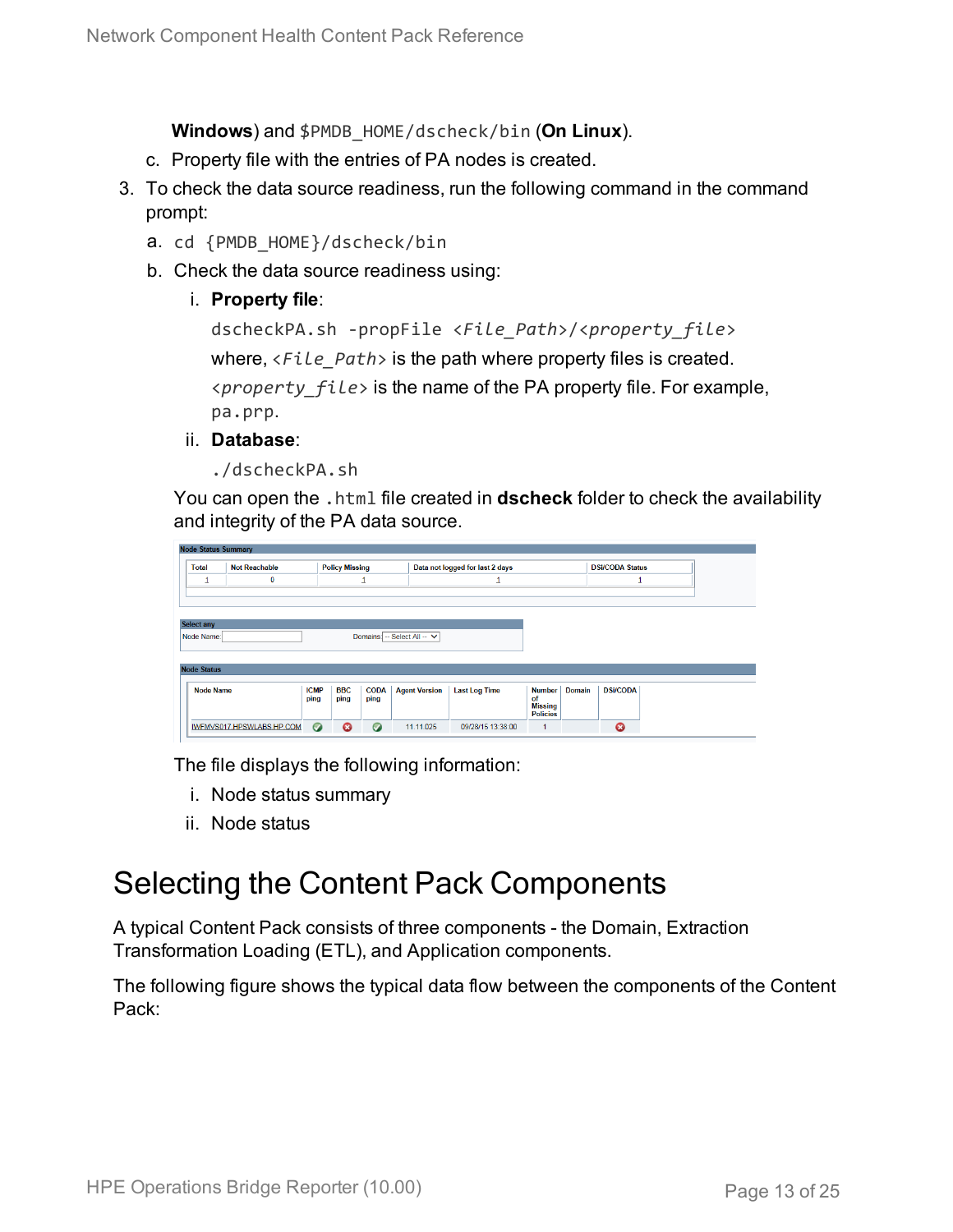

- **Domain component**: The Domain or Core Domain component defines the data model for a particular Content Pack. It contains the rules for generating the relational schema. It also contains the data processing rules, including a set of standard preaggregation rules, for processing data into the database. The Domain component can include the commonly-used dimensions and cubes, which can be leveraged by one or more Report Content Pack components. The Domain Content Pack component does not depend on the configured topology source or the data source from where you want to collect data.
- <sup>l</sup> **ETL (Extract, Transform, and Load) component**: The ETL Content Pack component defines the collection policies and the transformation, reconciliation, and staging rules. It also provides the data processing rules that define the order of execution of the data processing steps.

A single data source application can have multiple ETL components. For example, you can have one ETL component for each virtualization technology supported in Performance Agent such as Oracle Solaris Zones, VMware, IBM LPAR, and Microsoft HyperV. The ETL component can be dependent on one or more Domain components. In addition, you can have multiple ETL components feeding data into the same Domain component.

The ETL Content Pack component is data source dependent. Therefore, for a particular domain, each data source application has a separate ETL Content Pack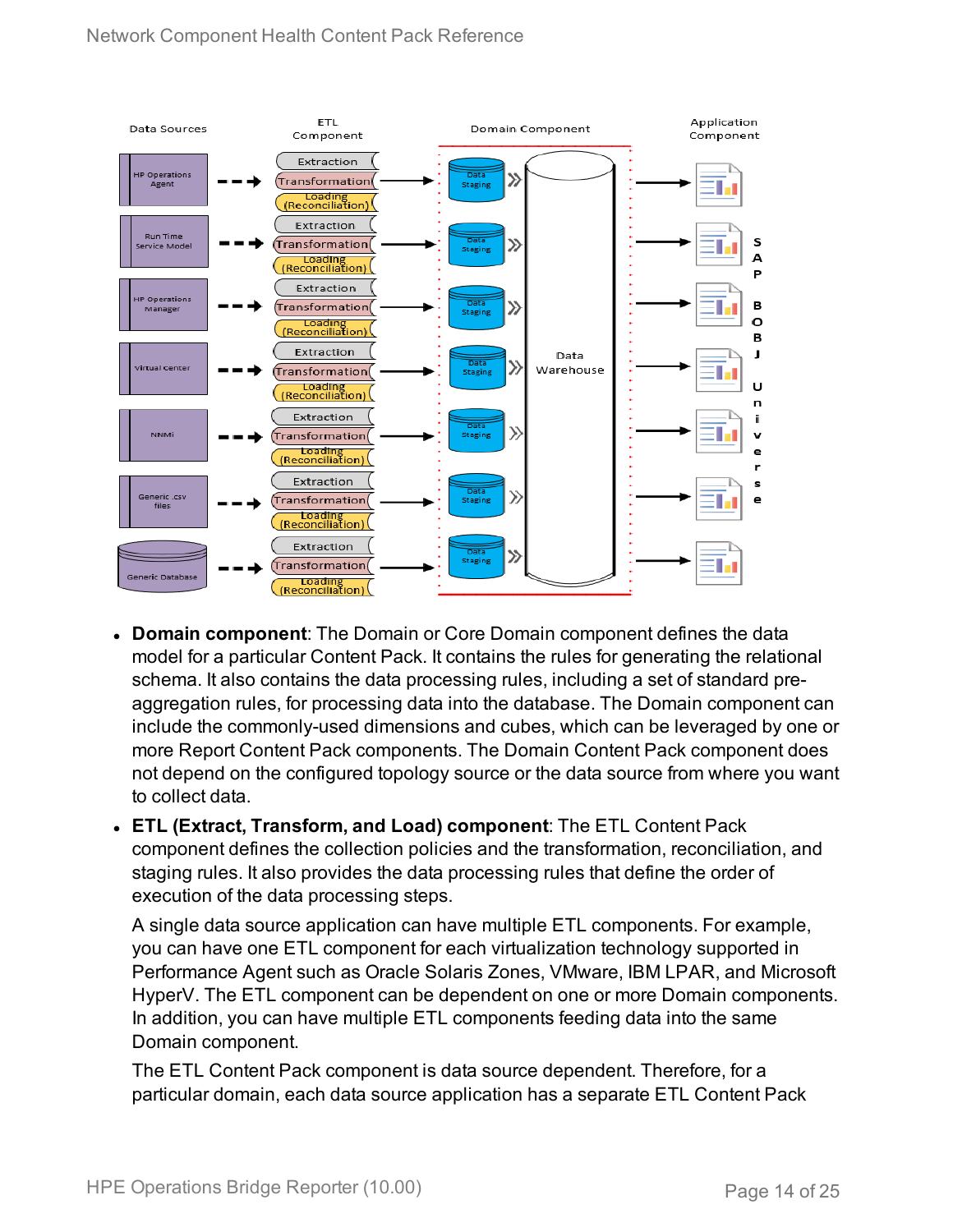component. For example, if you want to collect system performance data from the HP Operations Agent, you must install the SysPerf\_ETL\_PerformanceAgent component. If you want to collect system performance data from HP SiteScope, you must install either SysPerf\_ETL\_SiS\_API (sourcing data logged in API) or SysPerf\_ ETL SiS DB (sourcing data logged in BSM Profile database).

**Application component**: The Application Content Pack component defines the application-specific aggregation rules, business views, SAP BOBJ universes, and the reports for a particular domain. Report components can be dependent on one or more Domain components. This component also provides the flexibility to extend the data model that is defined in one or more Domain components.

The list of Content Pack components that you can install depends on the topology source that you configured during the post-install configuration phase of the installation. Once the topology source is configured, the Deployment Manager filters the list of Content Pack components to display only those components that can be installed in the supported deployment scenario. For example, if RTSM is the configured topology source, the Deployment Manager only displays those components that can be installed in the SaOB and APM deployment scenarios.

### <span id="page-14-0"></span>Install the Content Pack in Deployment Manager

To install the required Network Performance Content Pack, follow these steps:

1. Launch the Administration Console in a web browser using the following URL:

http://*<OBR\_Server\_FQDN>*:21411

2. In the Administration Console, click **Administration > Deployment Manager**. The Deployment Manager page is displayed.

To install this content pack and to generate reports on network performance data, make the following selections:

- ComponentHealth Reports (10.00.000)
- ComponentHealth Domain (10.00.000)
- 3. Click **Install/Upgrade** to install the Content Packs.

The color of the status column changes for all the selected Content Packs. An Installation Started status appears in the **Status** column for Content Pack that is currently being installed. The Deployment Manager page automatically refreshes itself to display the updated status. Once the installation completes, an Installation Successful status appears. If the installation fails, an Installation Failed status appears.

**Note:** The timer service will be stopped automatically during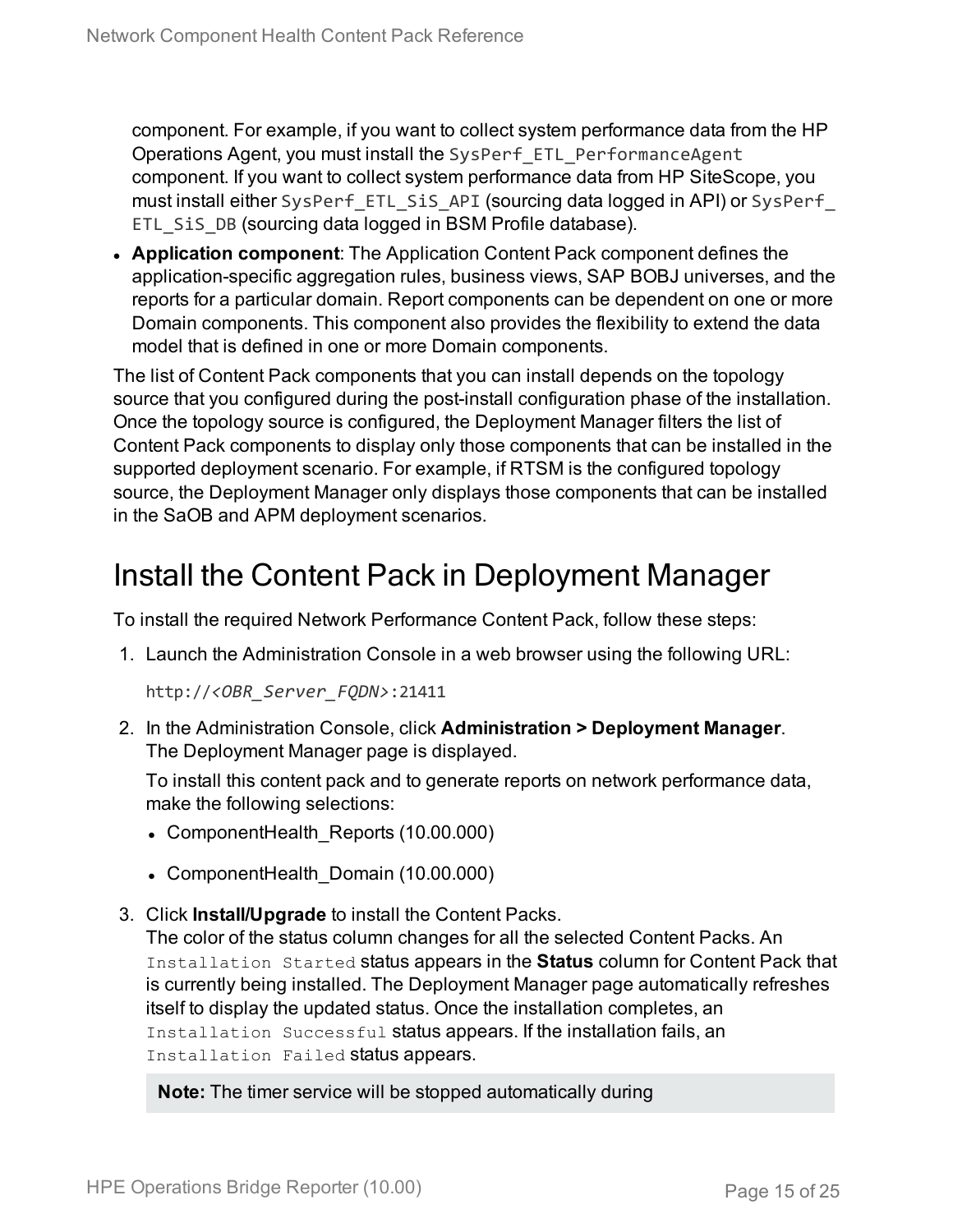install/uninstall/upgrade operation and will be started once operation is complete.

4. Click the link in the **Status** column for more information about the installation process.

The Content Pack Component Status History window is displayed. It displays the details of the current and historical status of that Content Pack component's installation.

**Note:** During install/uninstall process, Deployment Manager does not allow you to interrupt the process. Instead, you must wait till the current process is complete before you can perform any other operations on the Deployment Manager page.

## <span id="page-15-0"></span>Uninstalling the Content Pack Components

Use the Deployment Manager utility to uninstall the Content Pack components.

To uninstall the Content Packs, follow these steps:

- 1. Launch the Administration Console in a web browser:
	- a. Launch the following URL:

https://*<OBR\_Server\_FQDN>*:21412/

b. Type **administrator** in the **Login Name** field and password in the **Password** field. Click **Log In** to continue. The Administration Console page appears.

**Note:** If you use any other user account to access the Administration Console, make sure that the user account has administrator privileges.

2. On the left pane, click **Administration**, and then click **Deployment Manager**. The **Deployment Manager** page appears.

The Deployment Manager displays the Content Pack components that are installed in the supported deployment scenario. For the list of Content Pack, see, ["Install](#page-14-0) the Content Pack in [Deployment](#page-14-0) Manager" on the previous page.

3. Click icon for the required Content Pack to be uninstalled. A summary message is displayed.

**Note:** At a time, only one Content Pack and its dependent Content Packs are uninstalled.

4. Click **OK** to uninstall the Content Pack. The uninstall status is displayed in the **Status** column.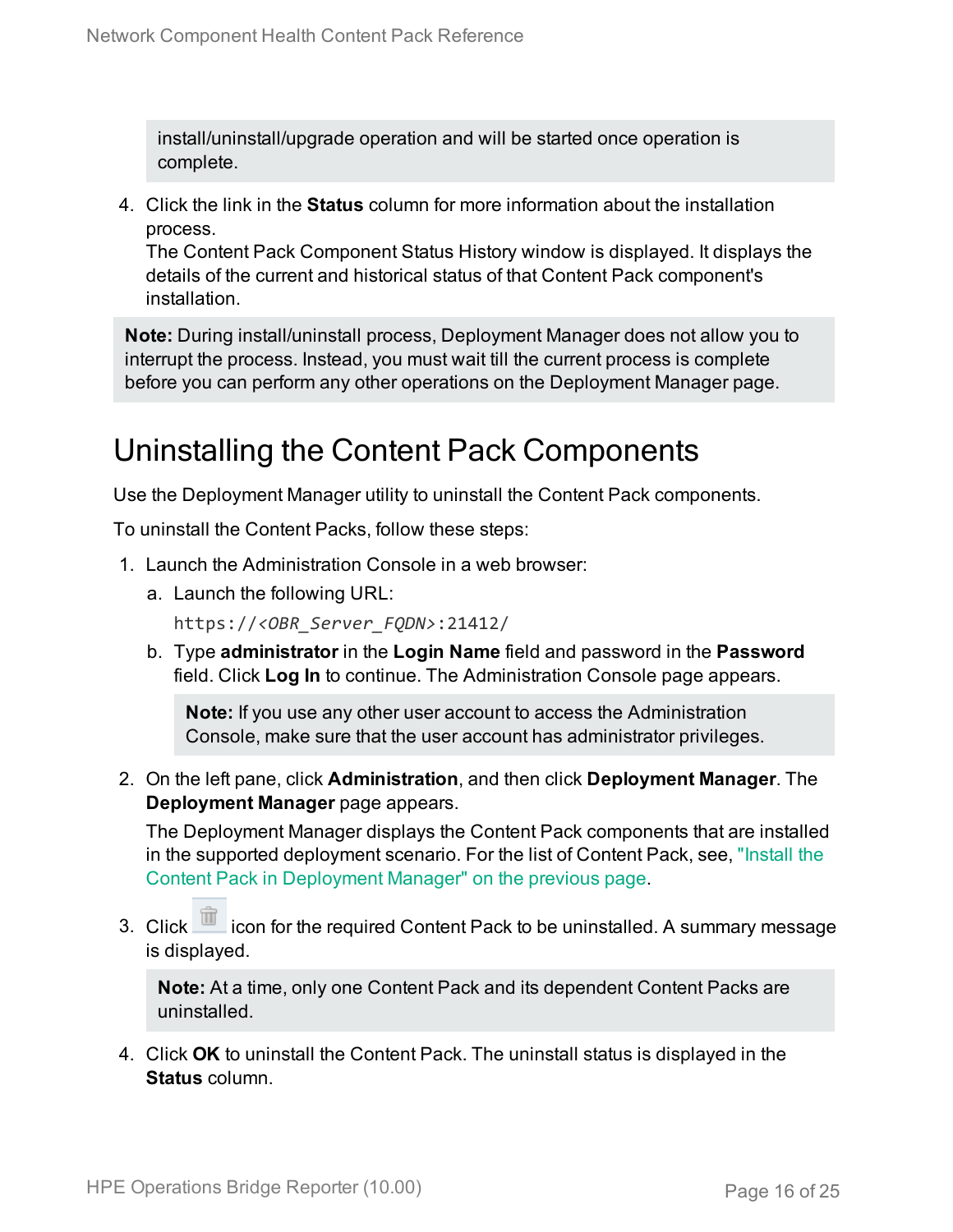## <span id="page-16-0"></span>Data Source Collection Configuration

**Note:** You have to perform the following configuration steps only if you have installed Component Health and/or Interface Health Content Pack.

HPE OBR is integrated with NNMi to collect network performance data. NNMi passes the network performance data as .csv files to both HPE OBR and Network Performance Server (NPS). HPE OBR stores these .csv files from NNMi to data ware house to generate reports.



### **Prerequisite**

You have to ensure that the following prerequisites are met before you go ahead with the configuration procedure:

- NNMi and NPS are installed and configured correctly.
- HPE OBR is installed with Component Health and/or Interface Health Content Pack.
- The HP\_PMDB\_Platform\_NRT\_ETL service is up and running.

To configure HPE OBR and NNMi to collect network data, follow these steps:

### **Task 1: On the NNMi system**

To configure HPE OBR with NNMi, ensure the following:

- 1. NNMi and NPS are up and running.
- 2. You must have the shared drive details.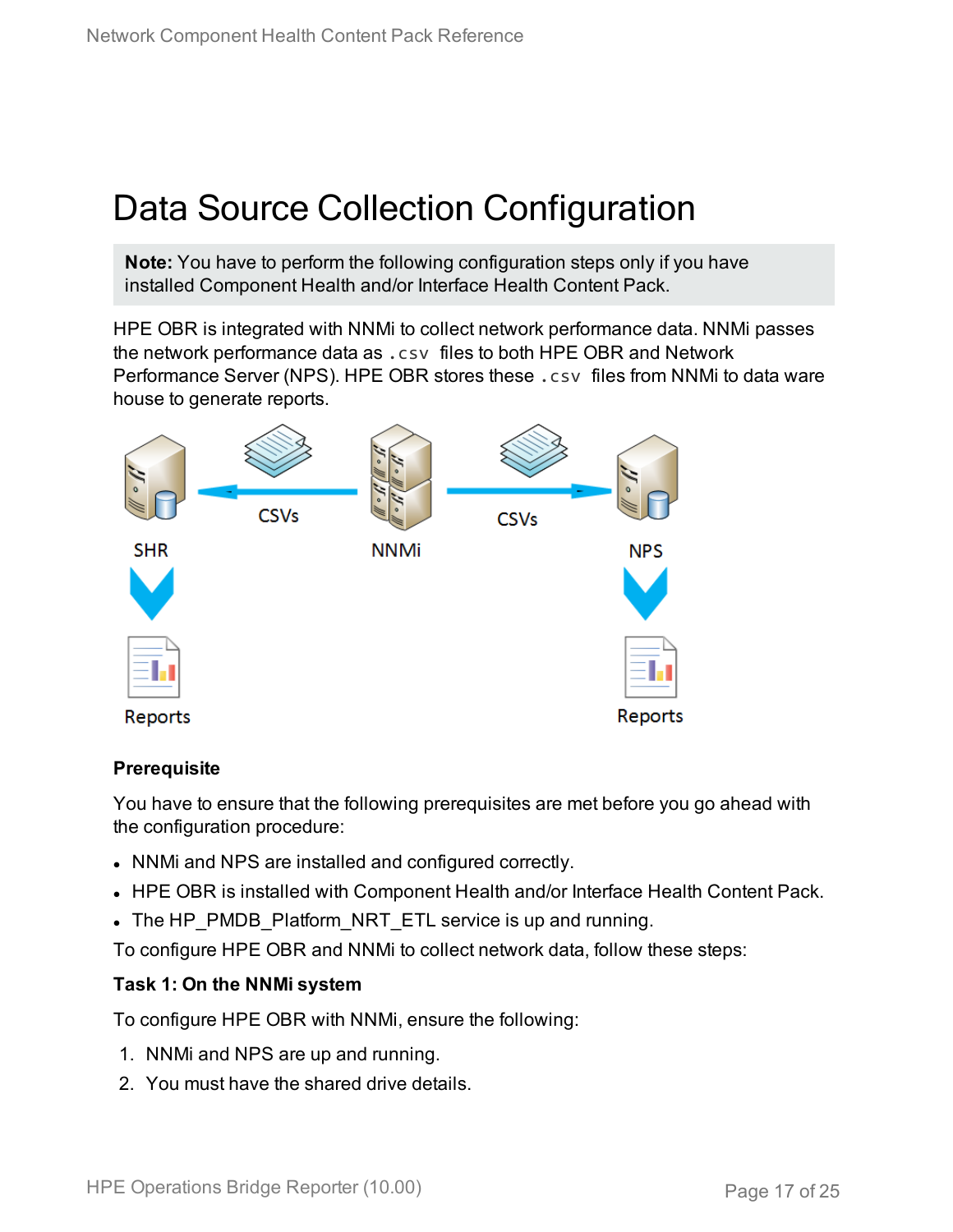You may get the details from your system administrator or check the recent output of the nnmenableperfspi.ovpl script in /opt/OV/newconfig folder (**On Linux**) and C:\Program Files (x86)\HP\HP BTO Software\newconfig folder (**On Windows**).

Check for the most recently written file name with nnmEnableNps.20xxxxxxxxxxx.cfg.

where,  $xxx$  is the most recent time stamp.

3. Set the exportToSHR property to TRUE in \$OvDataDir/shared/perfSpi/conf/nmsAdapter.conf and restart NNMi.

### **Task 2: On the HPE OBR system**

To configure HPE OBR to retrieve the collected network performance data from NNMi, follow these steps:

### **On Windows:**

- 1. Edit the **HP\_PMDB\_Platform\_NRT\_ETL** property. To edit the property, follow these steps:
	- a. Click **Start > Run**. The **Run** dialog box appears.
	- b. Type services.msc in the **Open** field, and then press **Enter**. The **Services** window appears.
	- c. On the right pane, right-click **HP\_PMDB\_Platform\_NRT\_ETL**, and then click **Stop**.
	- d. Right-click **HP\_PMDB\_Platform\_NRT\_ETL** and then click **Properties**. The **HP\_PMDB\_Platform\_NRT\_ETL Service Properties** dialog box appears.
	- e. On the **Log on** tab, select **This account**.
	- f. Type **DOMAIN\Administrator** in the field (where Administrator is the local user having administrator privileges).
	- g. Type the user password in the **Password** field.
	- h. Retype the password in the **Confirm password** field.
	- i. Click **Apply** and then click **OK**.
- 2. Run the following script on the command line interface:

perl %PMDB\_HOME%\bin\mountSharedDirectory.ovpl -n <*host name*> where, *<host name>* is the host name of the NNMi system.

**Note:** The *<host name>* must be in uppercase only.

The remotely shared directory is mounted on the HPE OBR system.

3. Edit the %PMDB\_HOME%\config\NRT\_ETL\rconfig\NNMPerformanceSPI.cfg file.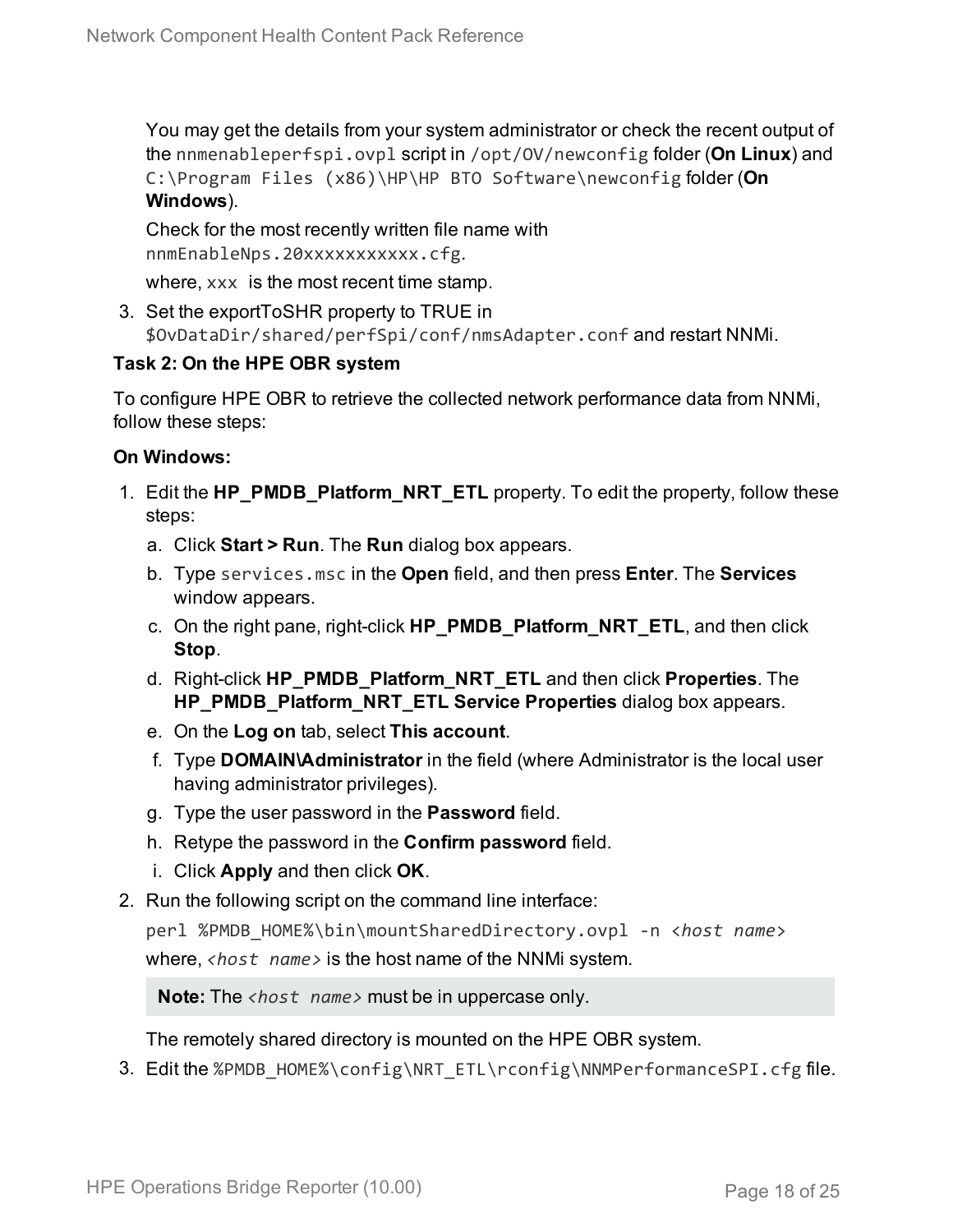In the PRSPI\_NNMDIR //NNMHOSTNAME/PerfSpi parameter, replace the NNMHOSTNAME with the actual host name of the NNMi system.

For example, PRSPI\_NNMDIR //IWFtest.hpswlabs.adapps.hp.com/PerfSpi

4. In the **Services** window, on the right pane, right-click the **HP\_PMDB\_Platform\_ NRT\_ETL**, and then click **Start** to start the service.

#### **On Linux:**

1. Run the following script on the command line interface:

perl \$PMDB\_HOME/bin/mountSharedDirectory.ovpl -n <*host name*> where, *<host name>* is the host name of the NNMi system.

**Note:** The *<host name>* must be in uppercase only.

The remotely shared directory is mounted on the HPE OBR system.

2. Edit the \$PMDB\_HOME/config/NRT\_ETL/rconfig/NNMPerformanceSPI.cfg file. In the PRSPI\_NNMDIR /mnt/NNMHOSTNAME/PerfSpi parameter, replace the NNMHOSTNAME with the actual host name of the NNMi system.

For example, PRSPI\_NNMDIR /mnt/IWFtest.hpswlabs.adapps.hp.com/PerfSpi

3. Run the following script to start the ETL:

perl \$PMDB\_HOME/bin/startETL.ovpl

**Note:** To check the status of the ETL, run perl \$PMDB HOME/bin/statusETL.ovpl script. To start and stop the ETL service, run perl \$PMDB\_HOME/bin/startETL.ovpl and perl \$PMDB\_ HOME/bin/stopETL.ovpl, respectively.

If the status of the service is returned as DEAD, then stop and start the ETL service.

For more information you can check the \$PMDB\_HOME/log/NRT\_ETL.log file.

**Note:** If the collection has not yet started, you have to restart the service manually.

You have now successfully completed the configuration of HPE OBR with NNMi system.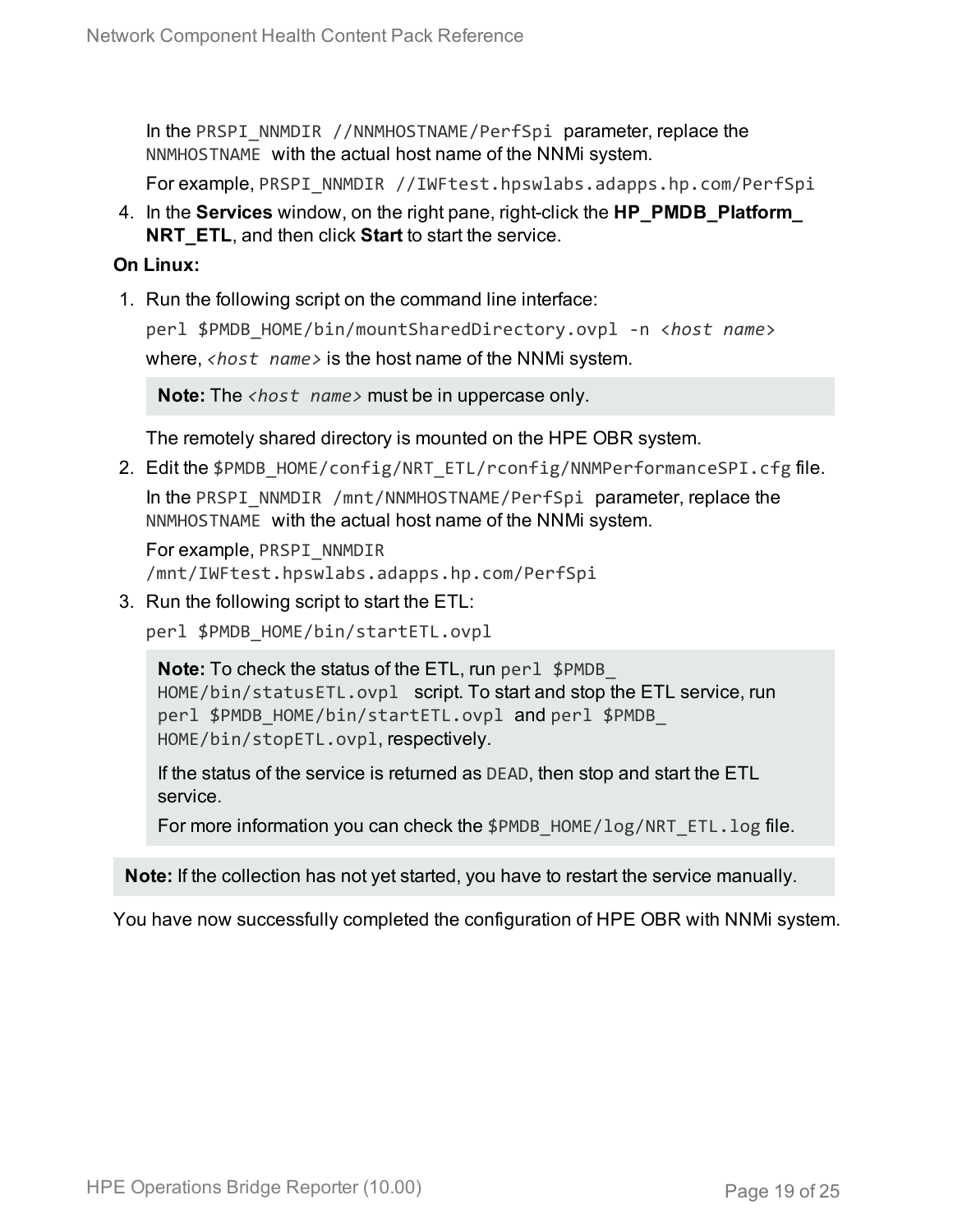## <span id="page-19-0"></span>Report Navigation

The Network Component Health reports provide the following information:

- Performance data of components you selected such as disk space free, disk space total, Backplane utilization and SNMP response time as a health chart for a selected report period.
- Identify the best and worst performing network node groups and their associated physical systems
- Top N node name as a chart with low availability, CPU utilization, and memory utilization
- Graphical representation of backplane, buffer, CPU, and memory utilization

The following diagram consolidates the reports in the Network Component Health domain and depicts one possible way of navigating the reports:



### **Availability**

Displays average node availability , average node reachability, average SNMP response time, and average ICMP response time for top and bottom N selected nodes based on availability and reachability.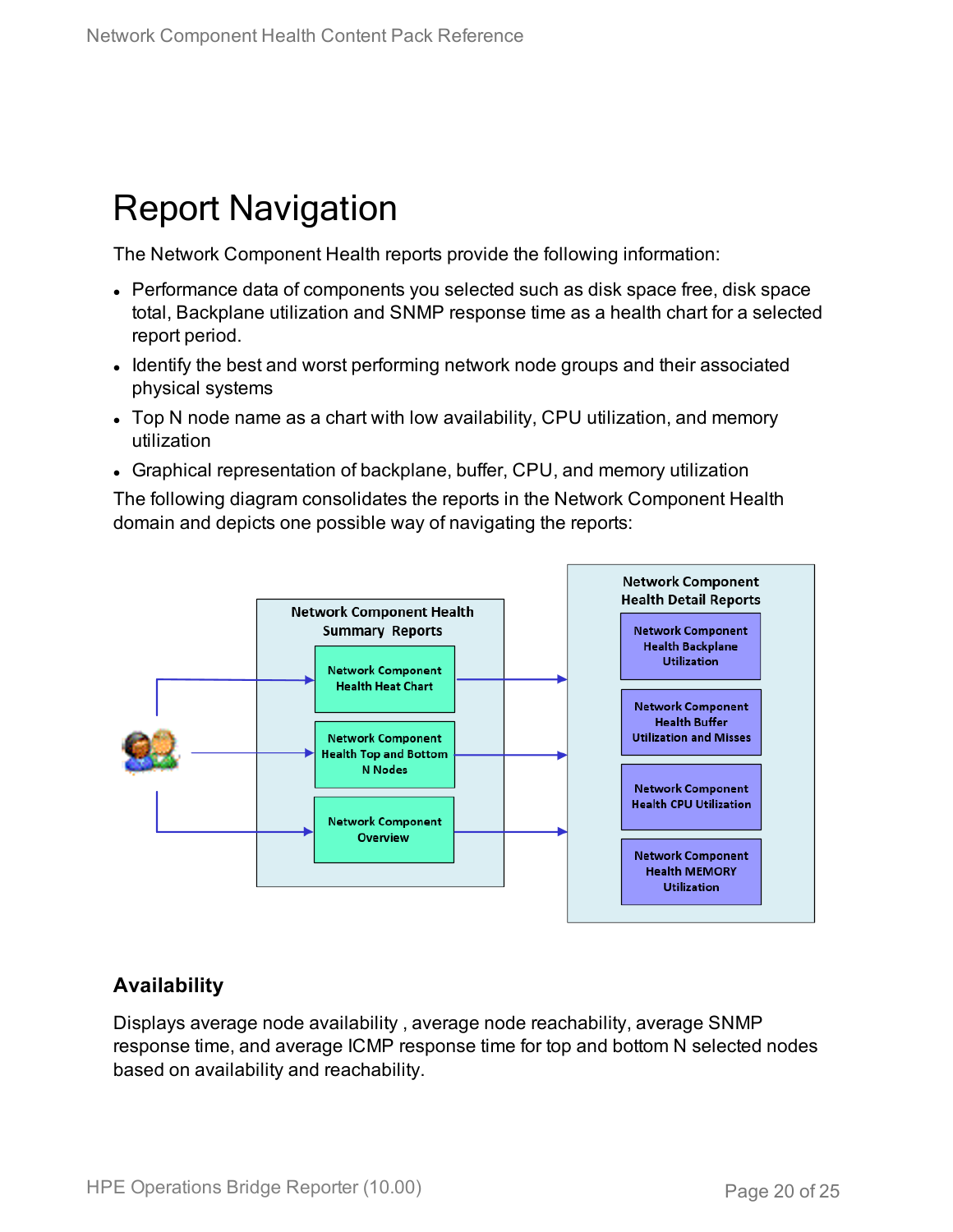| <b>Availability</b> | Color |
|---------------------|-------|
| < 90                |       |
| $> 90$ and $< 95$   |       |
| > 95                |       |

## <span id="page-20-0"></span>Use Cases

This section provides information on use cases for Network Component Health reports. The following table provides description, user, and report name for the use cases.

| <b>Description</b>                                                                                                                                                                                                 | <b>Report</b><br>Category | <b>Report</b><br><b>Name</b>                                                     |
|--------------------------------------------------------------------------------------------------------------------------------------------------------------------------------------------------------------------|---------------------------|----------------------------------------------------------------------------------|
| To view availability and reachability for all the selected<br>nodes as a chart.                                                                                                                                    | Summary<br>Report         | <b>Network</b><br>Component<br><b>Health Heat</b><br>Chart                       |
| To view average node availability, average node<br>reachability, average SNMP response time, and average<br>ICMP response time for top and bottom N selected nodes<br>based on availability and reachability.      | Summary<br>Report         | <b>Network</b><br>Component<br><b>Health Top</b><br>and Bottom<br>N Nodes        |
| To view top N node name as a chart with low availability,<br>CPU utilization, and memory utilization for all selected<br>nodes.                                                                                    | Summary<br>Report         | <b>Network</b><br>Component<br>Overview                                          |
| To view maximum and minimum backplane utilization for<br>a node as table and as a chart. Also to view average<br>backplane utilization for selected component(s) of a node<br>as a chart.                          | Detail<br>Report          | <b>Network</b><br>Component<br>Health<br><b>Backplane</b><br>Utilization         |
| To view average, maximum, and minimum buffer<br>utilization and buffer miss rate for a node as table and as a<br>chart. Also to view average buffer utilization for selected<br>component(s) of a node as a chart. | Detail<br>Report          | <b>Network</b><br>Component<br><b>Health Buffer</b><br>Utilization<br>and Misses |
| To view average, maximum, and minimum CPU 5min                                                                                                                                                                     | Detail                    | <b>Network</b>                                                                   |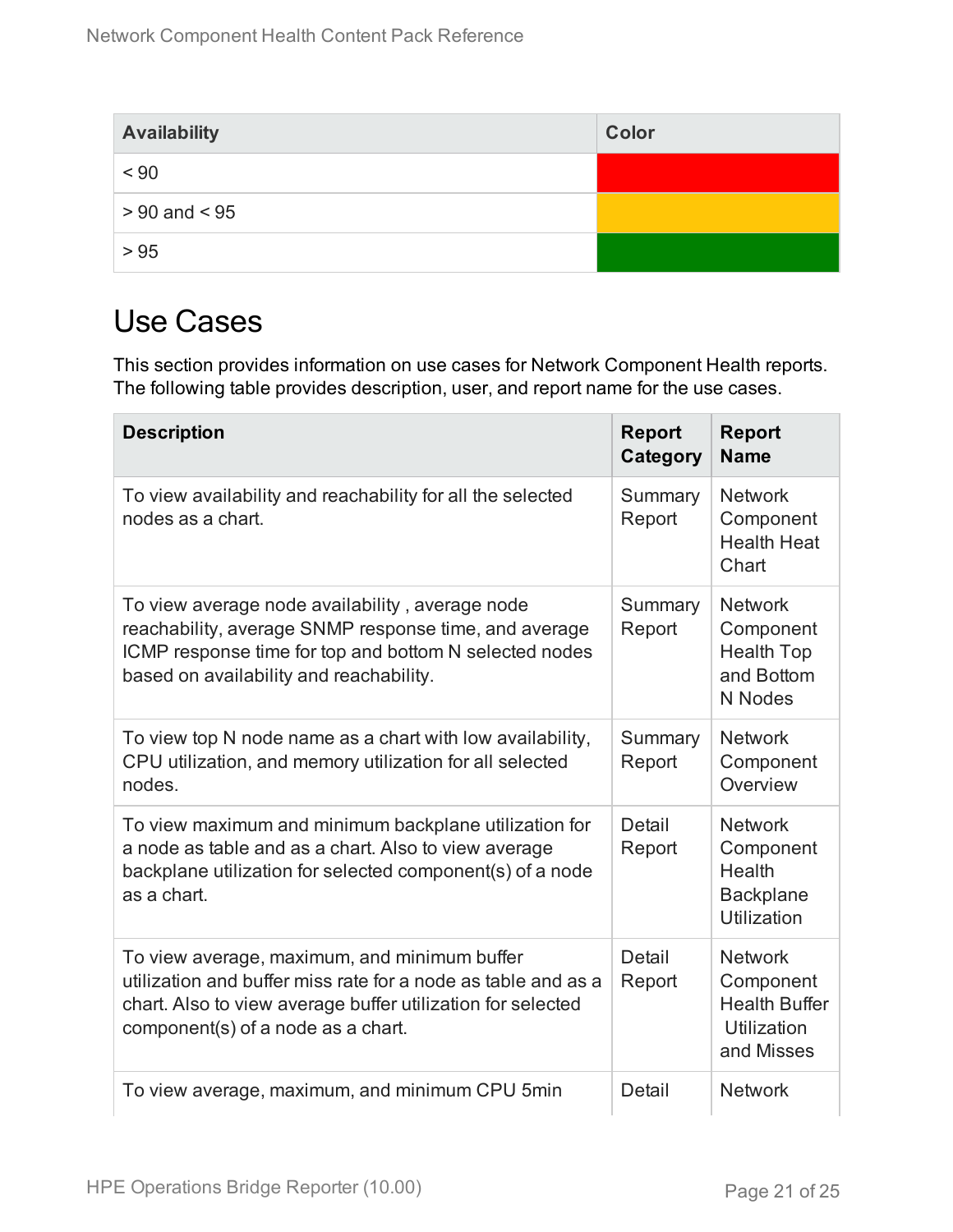| <b>Description</b>                                                                                                                                                                            | <b>Report</b><br>Category | <b>Report</b><br><b>Name</b>                                          |
|-----------------------------------------------------------------------------------------------------------------------------------------------------------------------------------------------|---------------------------|-----------------------------------------------------------------------|
| utilization and CPU 1 min utilization for a node as table<br>and as a chart. Also to view average CPU 5min utilization<br>for selected component(s) of a node as a chart.                     | Report                    | Component<br><b>Health CPU</b><br>Utilization                         |
| To view average, maximum, and minimum memory<br>Utilization for a node as table and as a chart. Also to view<br>average memory utilization for selected component(s) of a<br>node as a chart. | Detail<br>Report          | <b>Network</b><br>Component<br>Health<br><b>MEMORY</b><br>Utilization |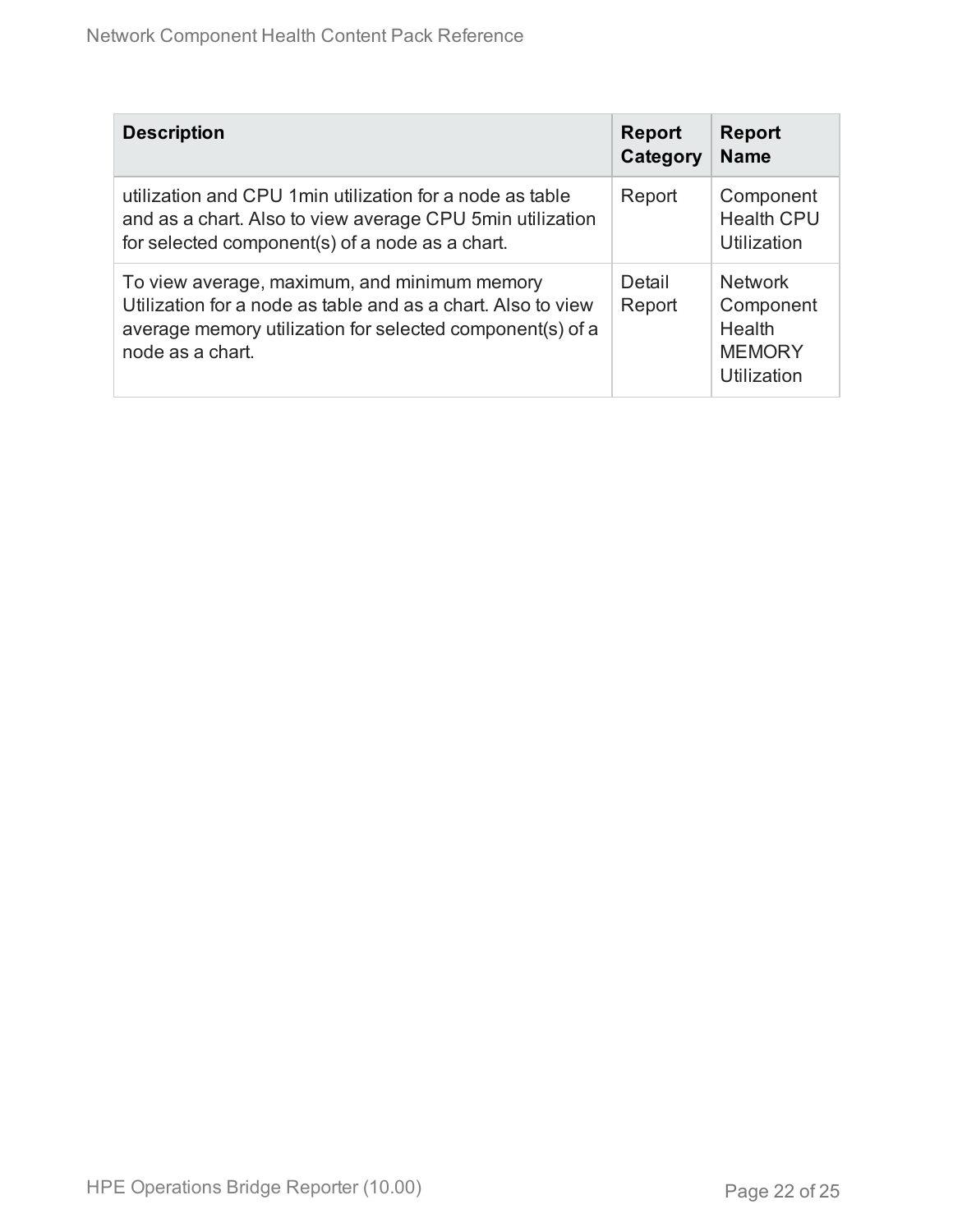## <span id="page-22-0"></span>Appendix

<span id="page-22-1"></span>This section provides information on Terminology.

## Appendix A: Terminology

**Backplane Utilization**: Percentage of backplane usage.

**Buffer Utilization**: Percentage of buffer in use.

**Buffer Miss Rate**: A counter measures the number of buffers available in the buffer pool. An exception is recorded when the number of buffers drops below a minimum number. The miss rate percentage shows how the number of below-minimum samples compares to total samples.

**Component Name**: Hostname of the component.

**Component Type**: Type of the component.

**CPU 1min Utilization**: Average CPU utilization over a 1-minute period, providing a snapshot of the previous minute at the time of polling. Available from Cisco and Nortel Passport devices among others.

**CPU 5min Utilization**: Average CPU utilization over a 5-minute period, providing a snapshot of the previous 5 minutes at the time of polling. Available from Cisco devices only.

**Disk Space Utilization**: Percentage of disk space usage.

**ICMP ResponseTime**: ICMP response time in milliseconds. If NNMi poll does not receive any responses from the node's management address, a NULL value is shown.

**Memory Utilization**: Percentage of memory in use compared to the total amount of memory available.

**Node Name**: Hostname of the node that hosts of the component.

**Node Availability**: The amount of time the node was available for polling. Node availability depends on the sysUpTime of the node. NNMi polls the SNMP sysUpTime value for each managed node and passes the sysUpTime value to NPS. Availability is the effective availability percentage received from NNMi.

**Node Reachability**: Amount of time the node's management address was available to the ICMP polls performed by NNMi.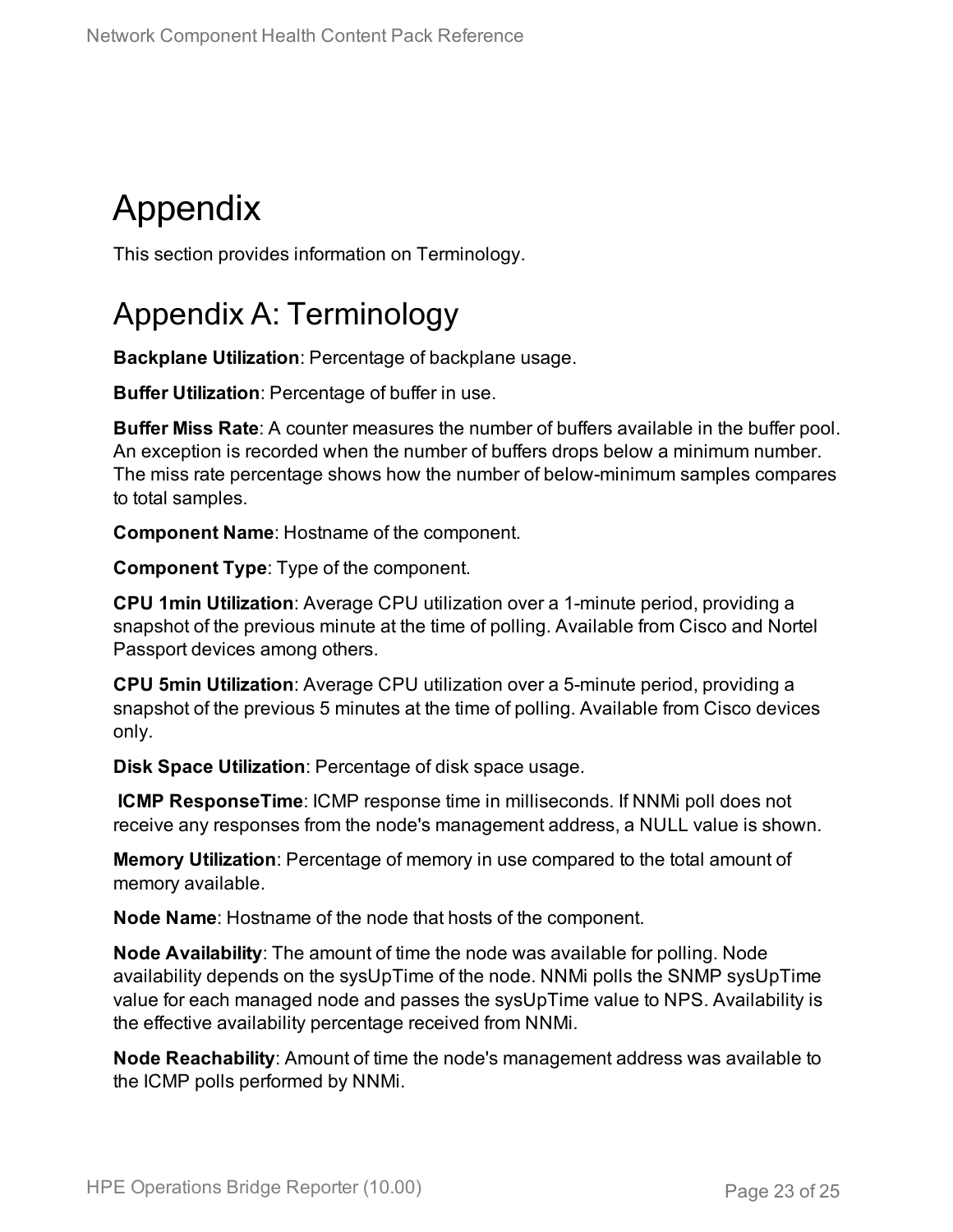**SNMP Response Time**: Time (in milliseconds) for the SNMP agent to respond to polling request.

**Note:** The Baseline/Threshold columns are placeholders and they are not currently available.